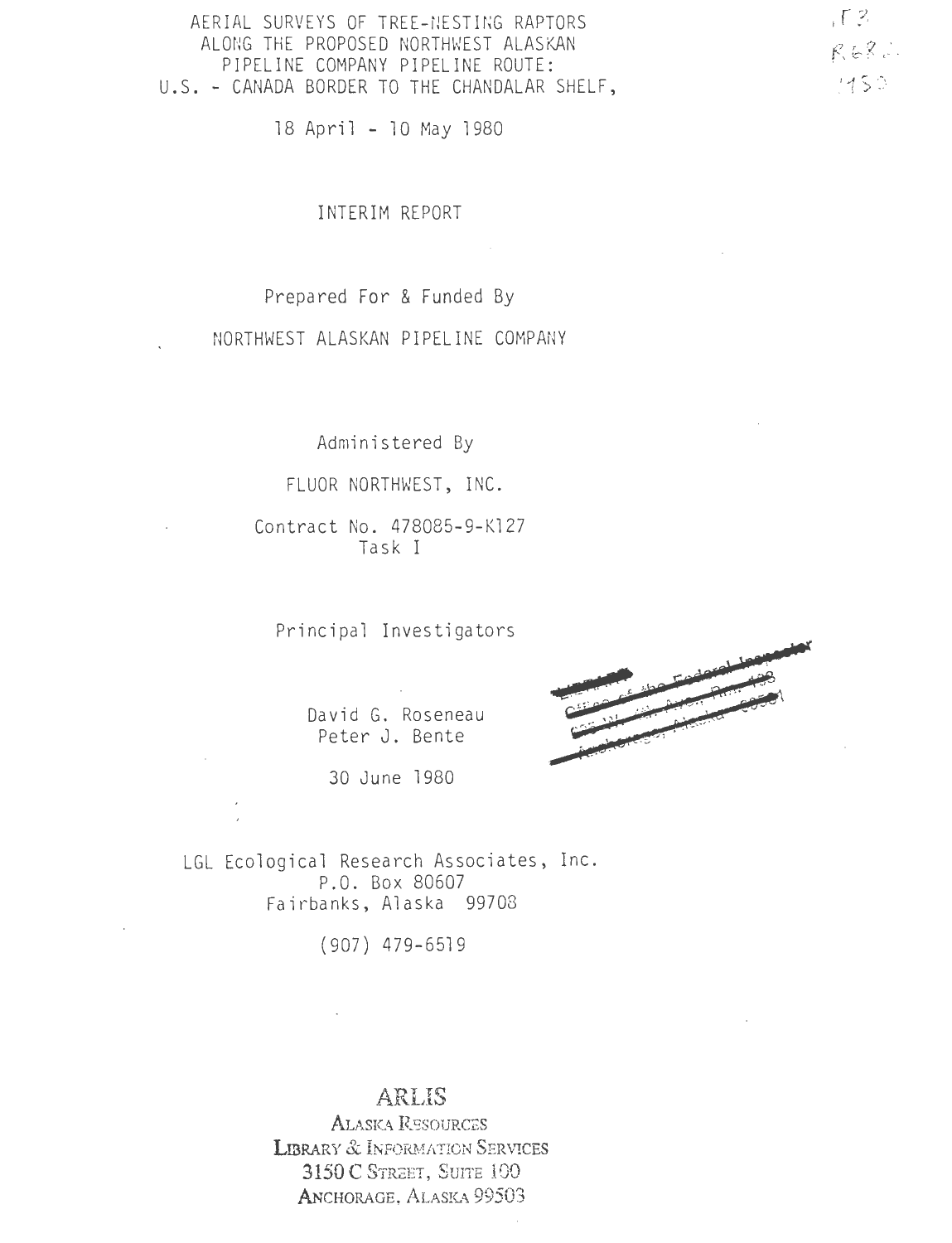### TABLE OF CONTENTS

ł,

 $\mathcal{L}^{\text{max}}_{\text{max}}$  and  $\mathcal{L}^{\text{max}}_{\text{max}}$ 

|                                                             | PAGE      |
|-------------------------------------------------------------|-----------|
|                                                             | -1        |
|                                                             | 3         |
|                                                             | $\cdot$ 4 |
|                                                             | 8         |
| Yukon River North to the Chandalar Shelf                    | 8         |
| Right-of-Way 0.25 mile either side of centerline $\ldots$ . | 8         |
| Proposed material sites and facility sites                  | 8         |
|                                                             | 9         |
| U.S. - Canada Border North to the Yukon River               | 10        |
| Right-of-way 0.25 mile either side of centerline $\ldots$ . | 10        |
| Proposed material sites and facility sites                  | 12        |
|                                                             | 12        |
|                                                             | 13        |
|                                                             | 20        |
|                                                             | 21        |
|                                                             | 22        |
| Ospreys                                                     | 23        |
|                                                             | 24        |
|                                                             | 24        |
|                                                             | 25        |
|                                                             | 26        |

 $\sim 10^6$ 

# AGE

 $\mathcal{A}$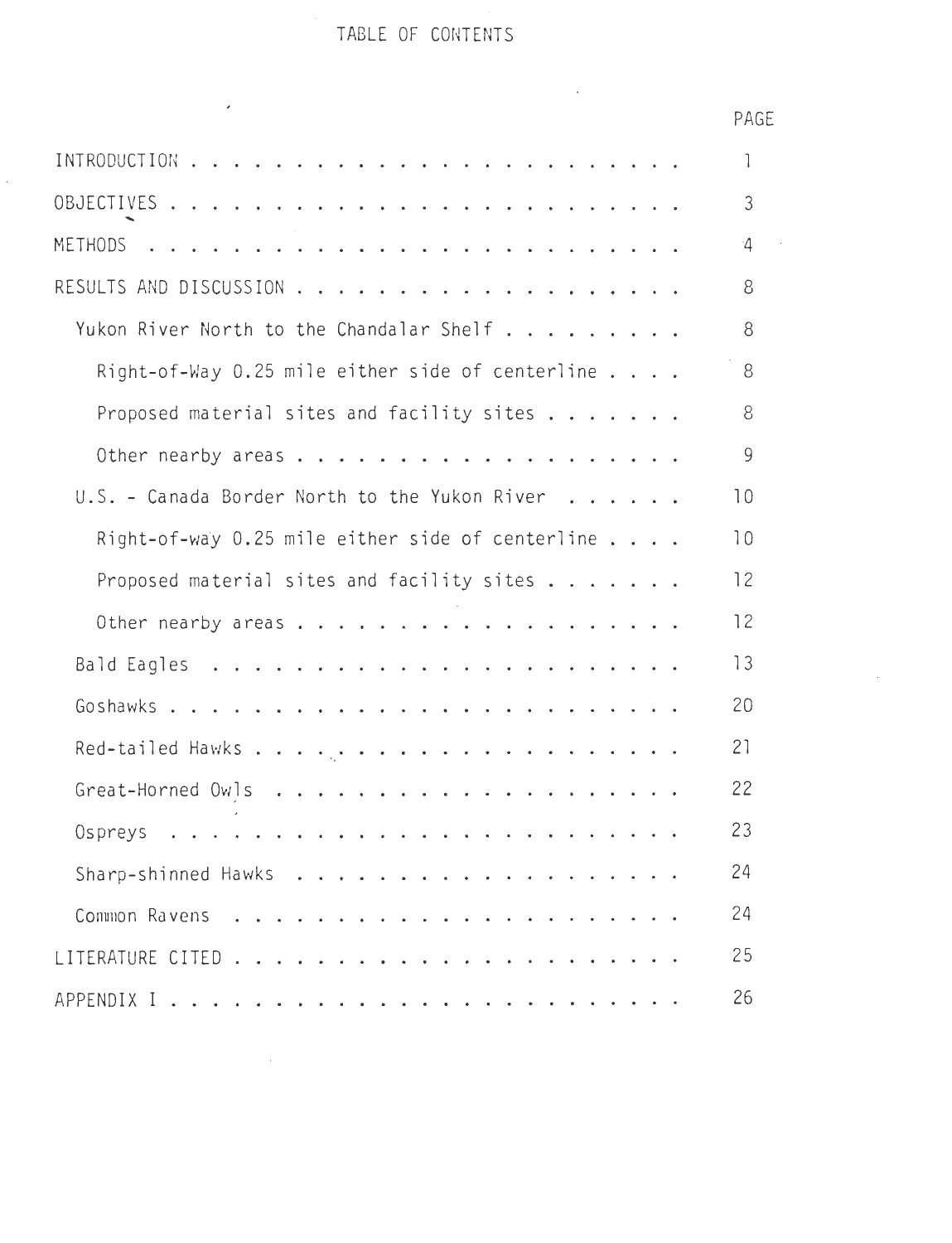# LIST OF TABLES

| TABLE |                                                                                                                                                                                                                       | PAGE |
|-------|-----------------------------------------------------------------------------------------------------------------------------------------------------------------------------------------------------------------------|------|
|       | Raptor tree-nesting locations located within<br>0.25 miles either side of the proposed NWA gas<br>pipeline right-of-way centerline between the<br>U.S. - Canada border and the Yukon River, Alaska,<br>1979 and 1980. | ן ן  |
| 2     | Raptor and Raven tree-nesting locations located<br>in areas near the proposed NWA gas pipeline<br>alignment between the $U.S. -$ Canada border<br>and the Yukon River, Alaska, 1979 and 1980.                         | 14   |
| 3     | Raptor and Raven tree-nesting locations known<br>to occur within 0.5 miles of the proposed NWA<br>gas pipeline right-of-way centerline, material<br>sites and facility sites.                                         | 19   |

 $\sim$ 

 $\label{eq:2.1} \frac{1}{\sqrt{2\pi}}\int_{\mathbb{R}^3}\frac{1}{\sqrt{2\pi}}\left(\frac{1}{\sqrt{2\pi}}\right)^2\frac{1}{\sqrt{2\pi}}\frac{1}{\sqrt{2\pi}}\frac{1}{\sqrt{2\pi}}\frac{1}{\sqrt{2\pi}}\frac{1}{\sqrt{2\pi}}\frac{1}{\sqrt{2\pi}}\frac{1}{\sqrt{2\pi}}\frac{1}{\sqrt{2\pi}}\frac{1}{\sqrt{2\pi}}\frac{1}{\sqrt{2\pi}}\frac{1}{\sqrt{2\pi}}\frac{1}{\sqrt{2\pi}}\frac{1}{\sqrt{2\pi}}\frac$ 

 $\label{eq:2.1} \frac{1}{\sqrt{2}}\left(\frac{1}{\sqrt{2}}\right)^{2} \left(\frac{1}{\sqrt{2}}\right)^{2} \left(\frac{1}{\sqrt{2}}\right)^{2} \left(\frac{1}{\sqrt{2}}\right)^{2} \left(\frac{1}{\sqrt{2}}\right)^{2} \left(\frac{1}{\sqrt{2}}\right)^{2} \left(\frac{1}{\sqrt{2}}\right)^{2} \left(\frac{1}{\sqrt{2}}\right)^{2} \left(\frac{1}{\sqrt{2}}\right)^{2} \left(\frac{1}{\sqrt{2}}\right)^{2} \left(\frac{1}{\sqrt{2}}\right)^{2} \left(\$ 

 $\label{eq:2.1} \frac{1}{\sqrt{2}}\int_{\mathbb{R}^3} \frac{1}{\sqrt{2}}\left(\frac{1}{\sqrt{2}}\right)^2\left(\frac{1}{\sqrt{2}}\right)^2\left(\frac{1}{\sqrt{2}}\right)^2\left(\frac{1}{\sqrt{2}}\right)^2.$ 

 $\mathcal{L}^{\text{max}}_{\text{max}}$  and  $\mathcal{L}^{\text{max}}_{\text{max}}$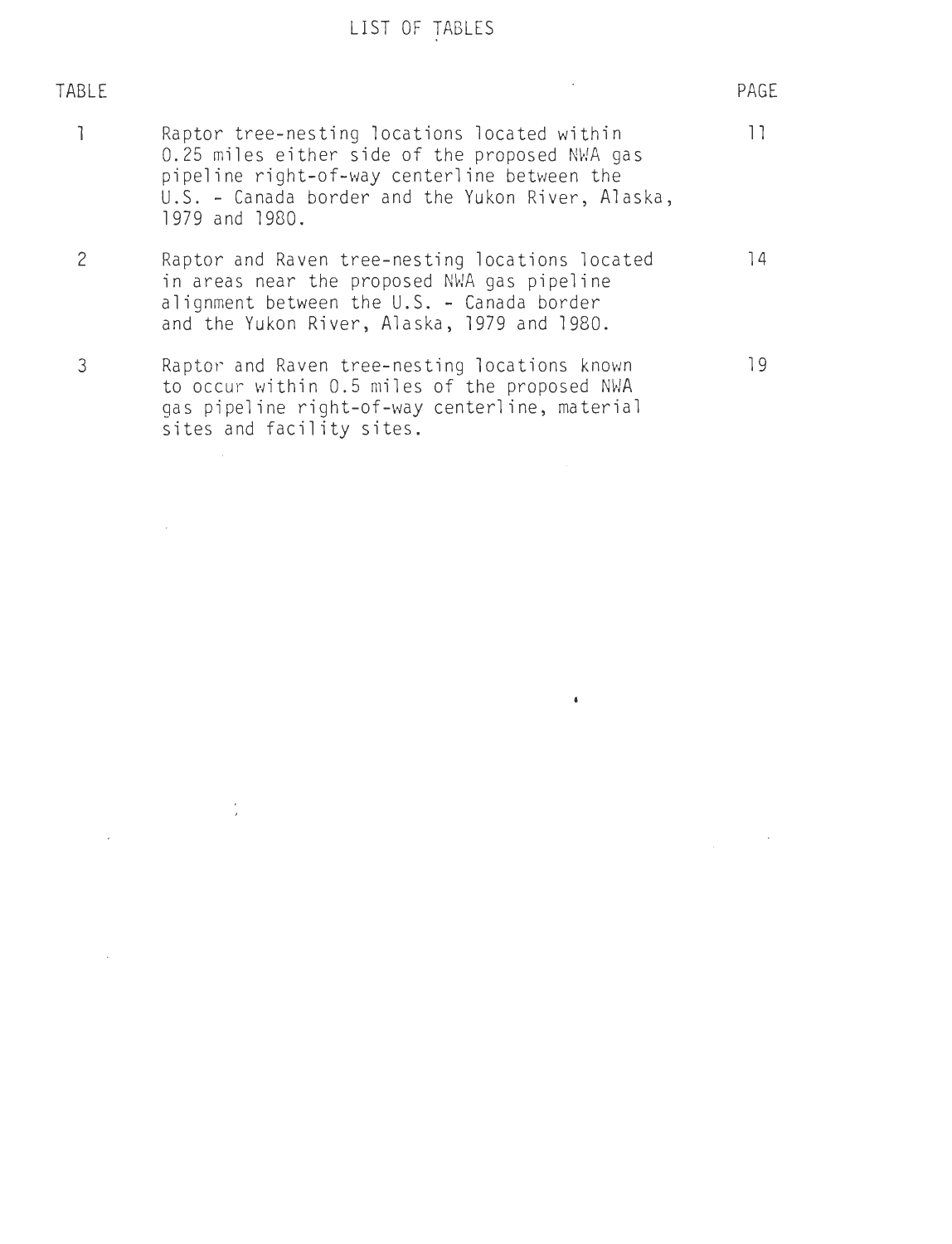#### INTRODUCTION

This interim document reports some of the results obtained during a series of aerial surveys conducted in early spring 1980 to evaluate tree-nesting raptor habitat and to locate nests of tree-nesting raptor species along the proposed Northwest Alaskan (NWA) gas pipeline route in Alaska. Emphasis was placed on locating nests of the following raptor species during those surveys: Bald Eagles *(Haliaeetus leucocephalus),*  Ospreys (Pandion haliaetus), Goshawks (Accipiter gentilis), Great Horned Owls *(Bubo virginianus)* and Red-tailed Hawks *(Buteo jamaicensis).* One non-raptor species, the Common Raven *(Corvus corax),* was also included because of its importance in providing nests for some of the aforementioned species. The nests of other raptor species including Sharpshinned Hawks *(Accipiter striatus)*, American Kestrels *(Falco sparverius)*, Great Gray Owls *(Strix .nebulosa),* Hawk Owls *(Surnia ulula),* Boreal Owls *(Aegolius funereus)*, Marsh Hawks *(Circus cyaneus)* and Short-eared Owls *(Asio flammeus)* cannot be located effectively from the air because of their nesting habits. Therefore emphasis was placed on locating areas of potential nesting habitat that could be important to those species, rather than on actual nest locations or nest sites.

Information presented here is preliminary. Basic data concerning the number of species and the number of nesting locations of each of the species found during the survey effort have been tabulated. These data will be integrated with other data concerning areas of potential nesting habitat and will be presented and discussed in greater detail in the final report. Nest locations have been mapped and numbered on a draft set of USGS 1:63,360 scale topographic maps. That numbering system is fully intergrated with that used by us in 1979 (Roseneau and Bente 1979). Potential areas of nesting habitat will also be delineated on the final copy of the maps that are submitted with the final report. In the interim, a separate and preliminary set of 13 maps is provided to show the locations where raptor nests, including those occupied by raptors during the 1980 breeding season, were discovered within one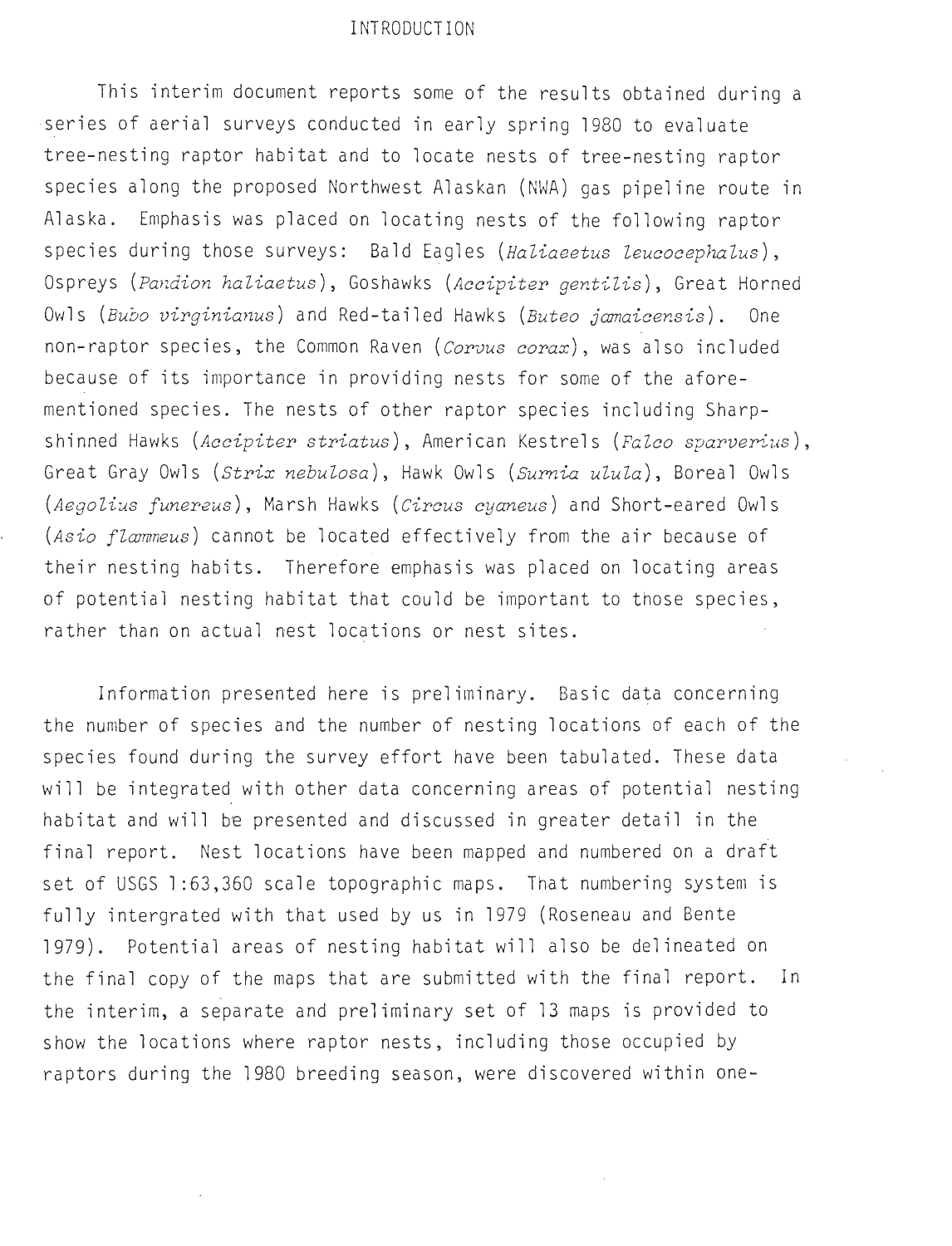quarter mile either side of the proposed gas pipeline right-of-way (ROW) centerline and within the boundaries of proposed material or facility sites.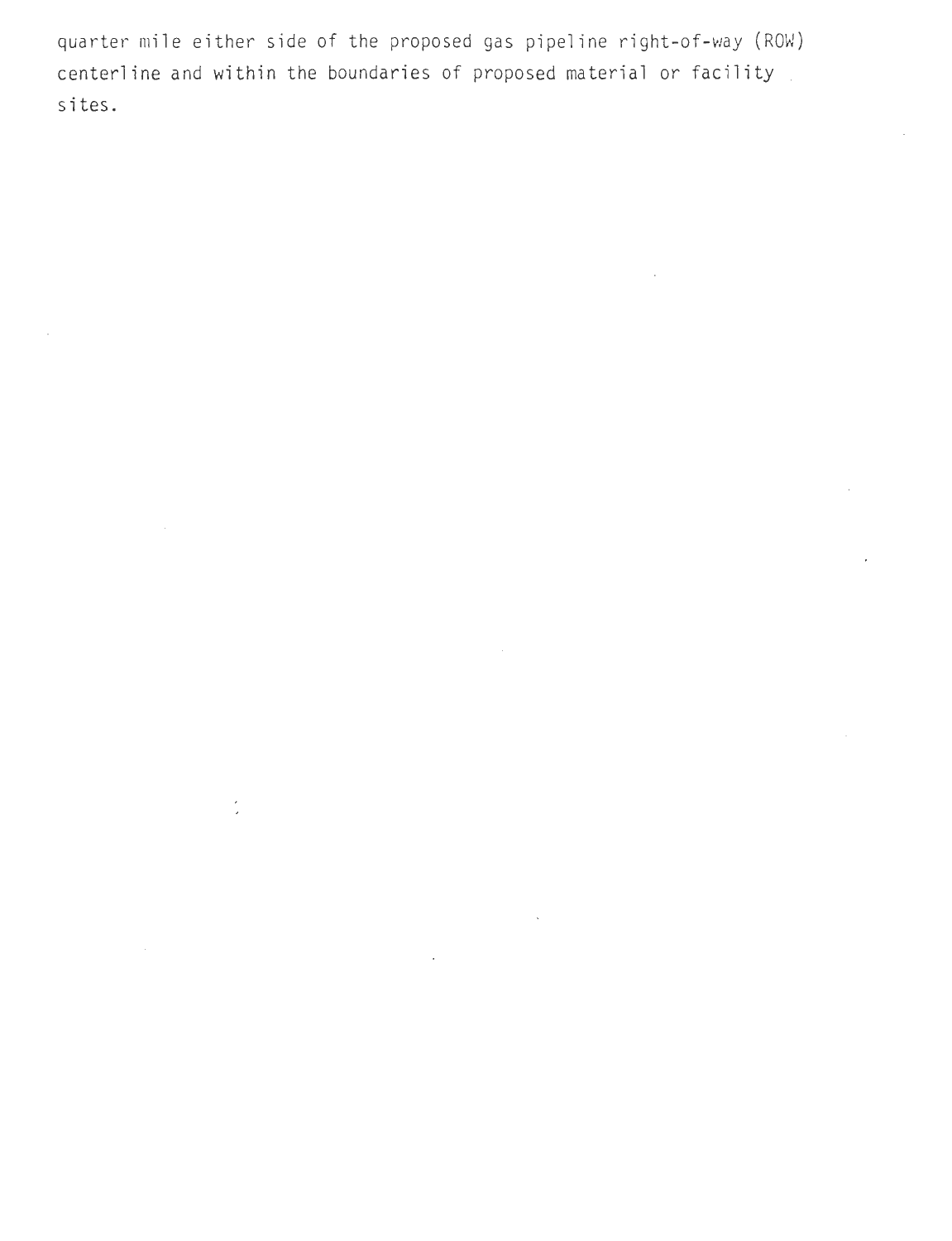The objectives of the aerial surveys conducted in early spring 1980 in the proposed NWA gas pipeline corridor were

- 1. to evaluate the habitat within 0.25 mile either side of the proposed pipeline ROW centerline between the south slope of the Brooks Range and the U. S. - Canada border for the presence or absence of tree-nesting raptor habitat, and to locate raptor nests that have been constructed in trees within those boundaries.
- 2. to evaluate the land within a selected number of the proposed material sites and facility sites along the proposed pipeline ROW between the south slope of the Brooks Range and the U.S. -Canada border for the presence or absence of tree-nesting raptor habitat, and to locate raptor nests constructed in trees within those boundaries.
- 3. to evaluate habitat adjacent to the proposed pipeline ROW and material/facility sites for tree-nesting raptor habitat and the nests of tree- nesting raptors .
- 4. to search for and determine the presence of additional Bald Eagle and Osprey nests in the Tanana River drainage upstream of Fairbanks and adjacent to the proposed pipeline corridor.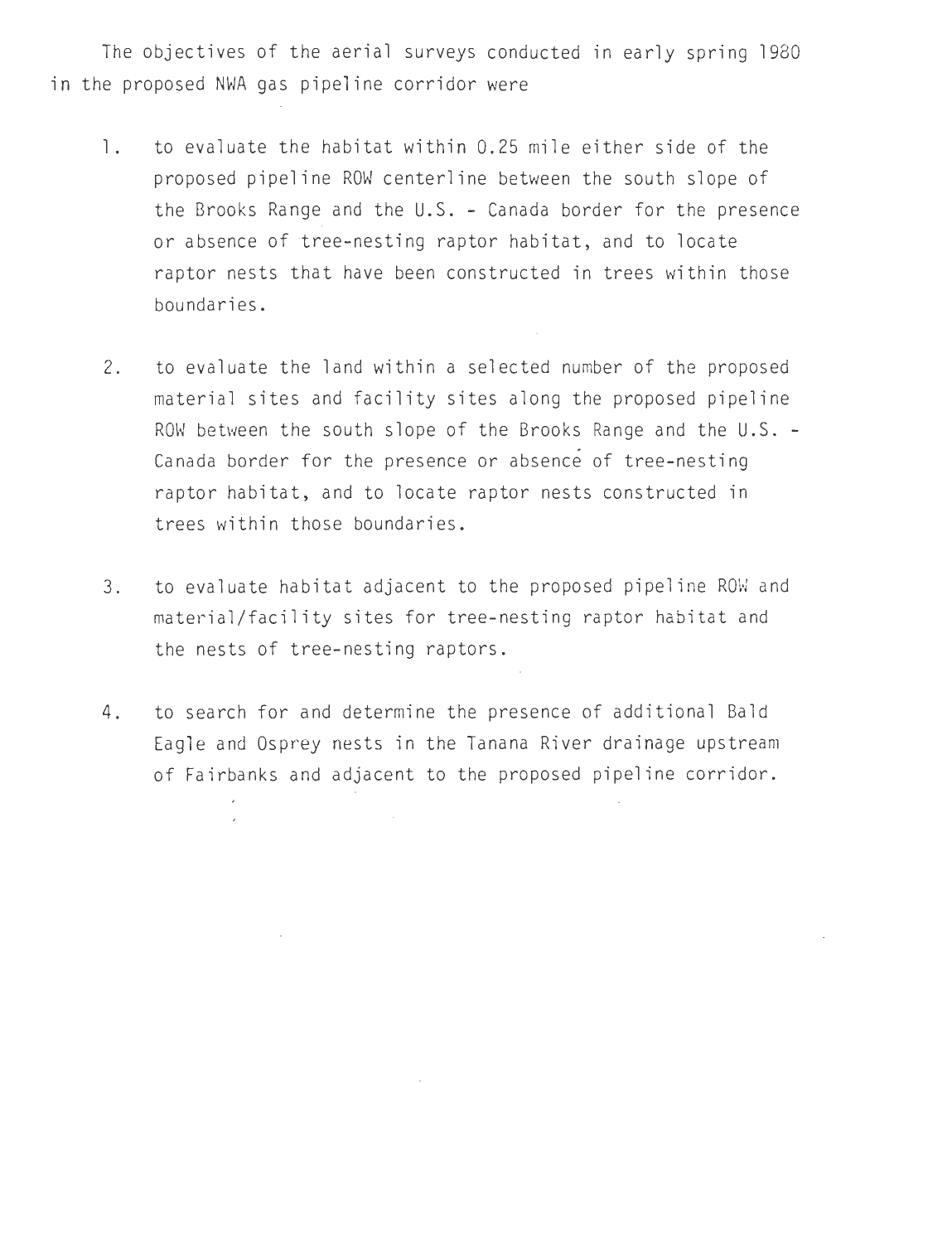#### METHODS

Sixteen separate aerial surveys were conducted on 18 through 20, 23 through 25 and 27 through 30 April, and on 2 through 4 and 8 through 10 May 1980. A total of 94 survey hours were flown by one experienced observer and an experienced pilot in a PA-18 Super Cub aircraft. The survey pilot was provided a set of Sectional Aeronautical Charts (1: 500,000 scale) pre-marked with the proposed pipeline alignment. As a guide, the observer used USGS 1:63,360 scale topographic maps pre-marked with  $(1)$  the proposed ROW centerline,  $(2)$  boundary lines 0.25 miles either side of the ROW centerline,  $(3)$  all proposed material and facility site locations and (4) all raptor tree-nests located in 1979. All data were recorded in flight on USGS 1:63,360 scale topographic maps, and by use of a small hand-held cassette tape recorder (for later transcription).

• Timing was a factor critical to the success of the surveys. Bald Eagle nests and Osprey nests are relatively easy to find from the air because of their conspicious size and because of the type of structures upon which those nests are usually built. Most nests built by those two species tend to be exposed and are usually only partially shielded by surrounding trees or canopy cover. As a consequence, aerial surveys designed to locate Bald Eagle and Osprey nests can be relatively effective during much of the year. In contrast, the nests of Goshawks, Red-tailed Hawks and Common Ravens are built in deciduous trees and are usually well-shielded by the tree canopy. Those nests become, for all practical purposes, impossible to detect from the air after leaf emergence. However, during certain times in late fall-early winter after leaf-drop and· during late winter-early spring previous to leaf emergence those nests are often visible from the air; early spring low-level aerial surveys of specific types of habitat have aided in successfully locating Goshawk nests in interior Alaska (McGowan 1975).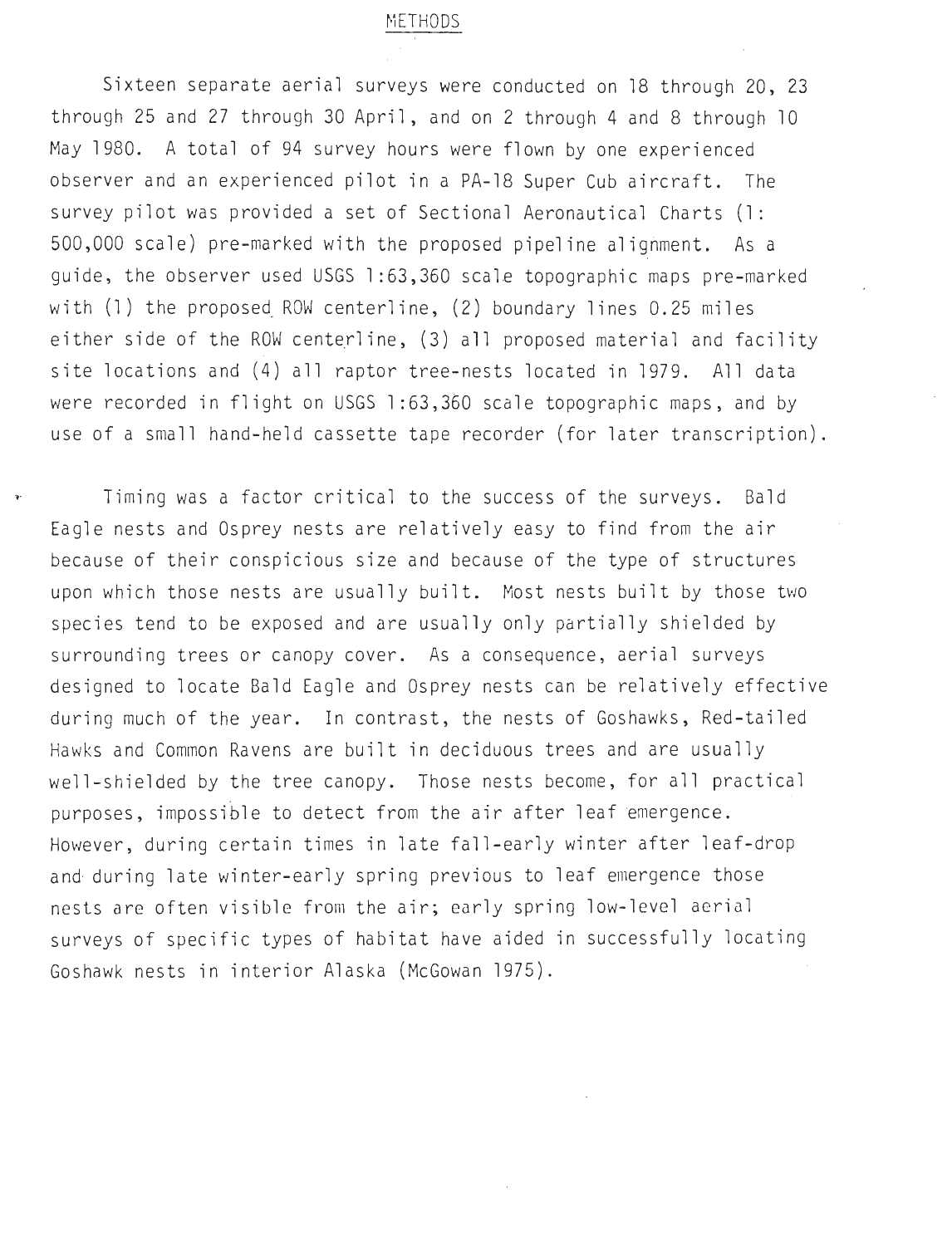The 1980 spring aerial surveys were flown during a period just previous to the leaf-out of the broad-leafed dicideous trees, Paper Birch *(Betula papyrifera) ,* Quaking Aspen *(Populus tremuloides )* and Balsam Poplar *(Populus balsamifera)* that commonly occur along the pipeline corridor. On 10 May, the day the surveys were completed, leaf-out of some aspen and birch stands in some locales south of Fairbanks had progressed to a point where effective observations in those areas could no longer be made .

To increase survey effectiveness, old aerial photographs of known nesting habitat and the nests of some species were reviewed . Prior to the first actual survey flight, approximately 1.5 hours were spent searching for several old known Goshawk nests near Fairbanks. That practice flight was used to develop a fresh search image. It also provided a means to check effective survey altitudes and angles of observation in some types of habitat.

Survey ground-speeds ranged from approximately 45 to 70 mph dependent on terrain and tree-cover. Survey altitudes also varied between approximately 75 and 200 feet above tree-top level dependent on terrain, tree-cover density, tree-type, and light conditions. The average survey altitude most effective for most species in most conditions was about 100 feet above tree-top level. That altitude provided the best average angle of observation down and into the tree canopy during transects along the ROW. In stands of Paper Birch, observational capabilities appeared better when the angle was increased toward  $45^\circ$ . Most nest structures in birch trees were discovered under those conditions. Conversely, in stands of Quaking Aspen and Balsam Poplar, lower observational angles provided better visibility at farther distances. Most nest structures in aspen stands were found under those conditions. In areas of mixed birch and spruce or mixed aspen and spruce, observational angles of 45° and greater appeared to provide the best results.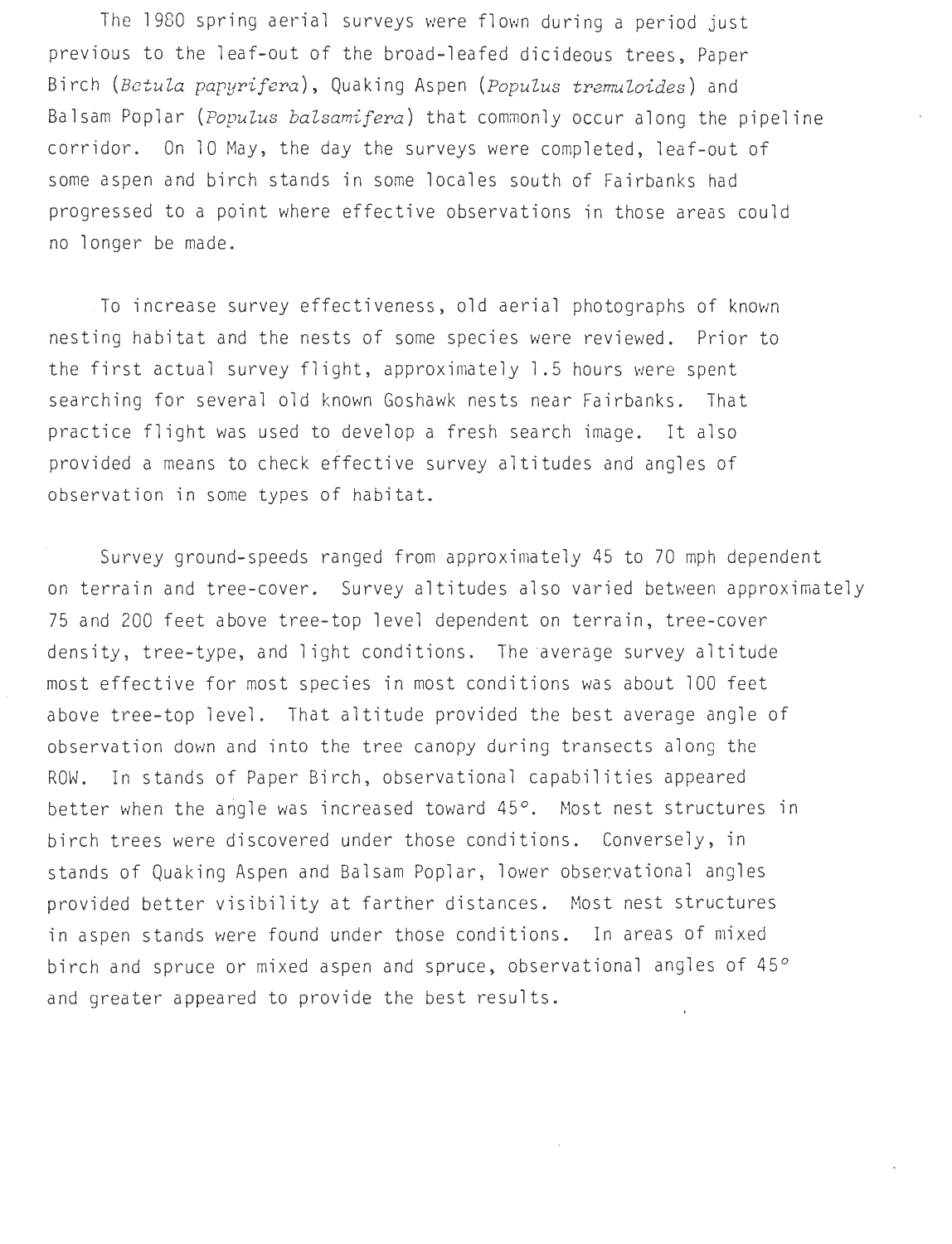The 1980 aerial surveys were divided into the following three seperate catagories:  $(1)$  the area within 0.25 mile either side of the proposed ROW centerline, (2) the proposed material and facility sites, and (3) other adjacent areas. Those divisions helped minimize distractions to the observer and allowed slightly modified methods to be employed for each of those tasks. Along the ROW, continuous transects were flown parallel to the centerline. Transect width was regulated by altitude and a series of colored tape markers on the wing-struts. The positions ·of those markers were pre-determined during a series of test-flights at varying altitudes over known pre-measured distances on the ground. Enough flight time was available to allow three of transects to be flown along each side of the ROW between the U.S. - Canada border and the Yukon River. North of the Yukon River as far as the Chandalar Shelf, two transects were flown along each side of the ROW. South of the Yukon River transects were located immediately adjacent to the proposed centerline, at a distance of about 650 feet either side of the centerline and at a distance of about 1300 feet either side of the centerline. When flying a transect directly over the centerline, the observer searched one side of the alignment out to a distance of about 650 feet from the aircraft. When flying a transect positioned about 650 feet to one side of the centerline, the observer searched, at his descretion, both to the right and to the left out to about 650 feet either side of the aircraft. When flying a transect positioned about 1300 feet to one side of the centerline, the observer searched toward the centerline out to a distance of about 650 feet from the aircraft. North of the Yukon River transects were positioned imnediately adjacent to the centerline and at a distance of about 1300 feet either side of the centerline. The observer looked away from the alignment out to a distance of about 650 feet from the aircraft when over or near the centerline and back toward the alignment out to a distance of about 650 feet from the aircraft when flying about 1300 feet away from the centerline.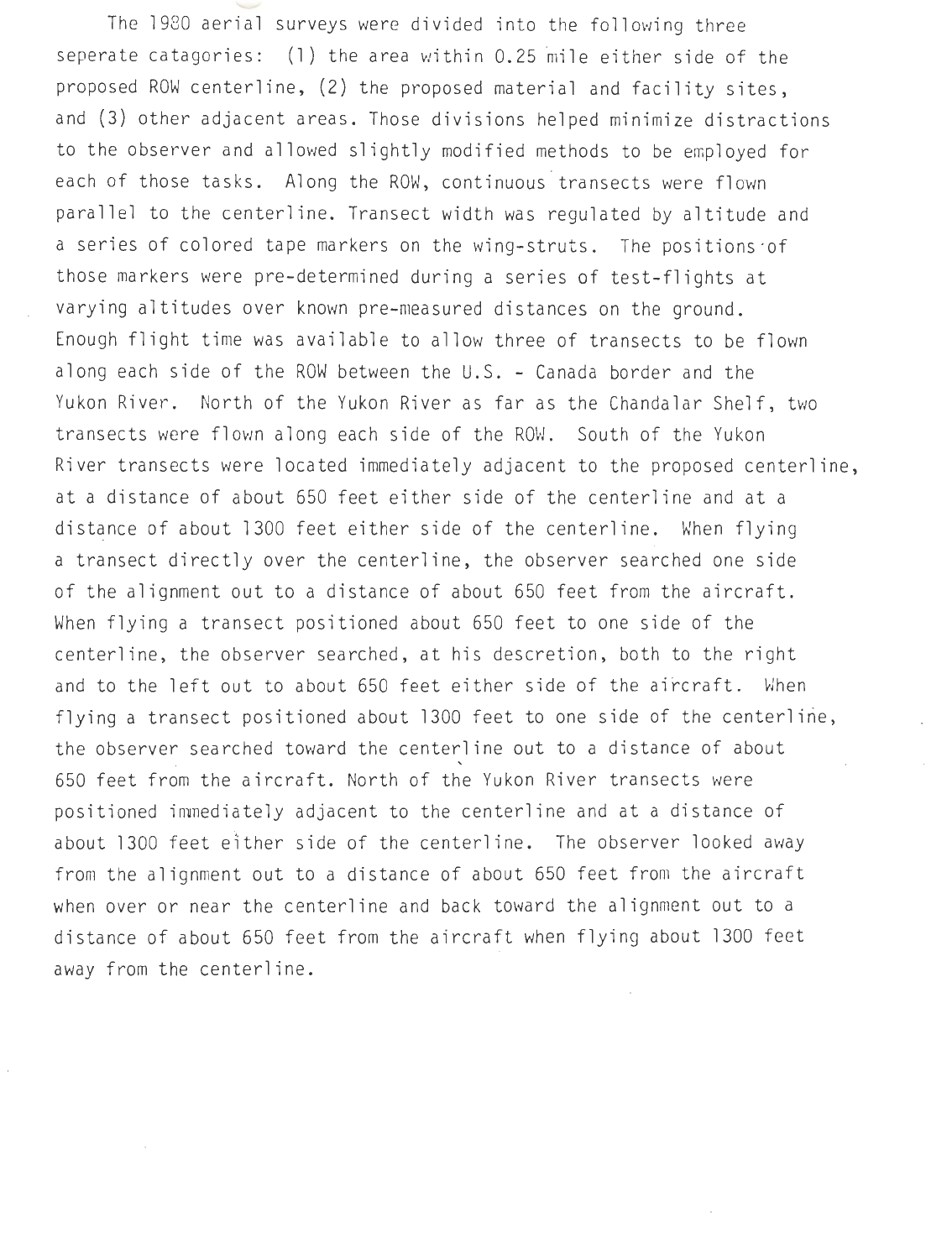Proposed material sites, facility sites and their access routes were searched separately. All proposed material sites and facility sites that were checked between the Tolovana River and the U.S. - Canada border were surveyed on at least two separate occassions. Between the Tolovana River and the Chandalar Shelf each area was searched at least once.

The material and facility sites that were searched were given complete coverage. Depending on their size and the type of vegetation present on them, the aircraft circled them, flew over them or passed by them at various altitude and distances several times -- enough times to give the observer, based on his judgement, clear views of all vegetative cover within their boundaries. At each of those locations and before leaving the area, the observer also scanned nearby potential habitat for nests outside the boundaries.

In areas adjacent to the proposed pipeline alignment, but beyond 0.25 miles of the ROW centerline, only those areas that appeared to contain potential nesting habitat were searched. Whenever such an area (e.g. a stand of large birch trees) was encountered a few low-level passes were made over and around it in order to search for nests. Search effort was not as intense in those areas as it was in either material/facility site areas or within the ROW; those latter two catagories were given priority.

In the Tanana· River drainage all previously knovm Bald Eagle and Osprey nest locations were re-checked. As many other areas as possible that afforded similar nesting habitat in the general vicinity of the proposed alignment and in the Tanana River drainage were also searched for the nests of those species. Surveys for Bald Eagle and Osprey nest locations are estimated *to* have covered about twice as much area in and near the proposed pipeline corridor as did the initial surveys performed by us in 1979 (Roseneau and Bente 1979).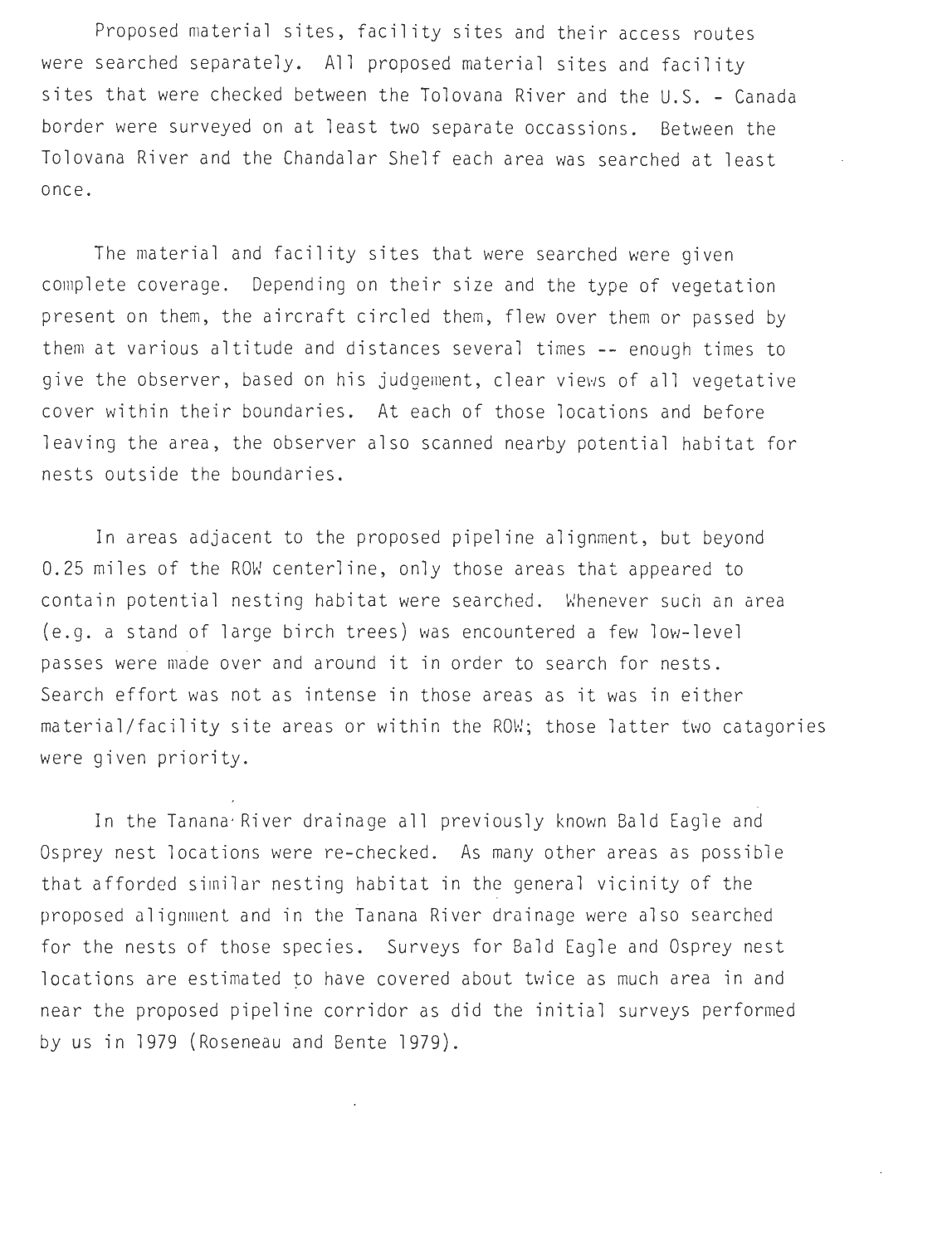### RESULTS AND DISCUSSION

The results of the survey for tree-nesting raptor nests and nesting habitat in the proposed NWA gas pipeline corridor are being compiled in Appendices that will be submitted with the final report. The results also will be shown on a set of accompanying USGS 1:63,360 scale to pographic maps. Applicable data also are being transfered to the Master Guide Alignment Sheet series provided by Fluor Northwest, Inc. For interim reporting purposes, the results have been organized into the following two major divisions: (1) the proposed pipeline corridor from the Yukon River north to the Chandalar Shelf; and (2) the proposed pipeline corridor from the U.S. - Canada border north to the Yukon River. Within those two major divisions, findings are reported in the following three categories: (1) The results obtained within that area  $0.25$  mile either side of the proposed ROW centerline (2) the results obtained within the specific proposed material sites and facility sites (compressor stations, campsites, airstrips) and along access routes to them and (3) the results obtained in other nearby areas that fall outside of boundaries established for catagories  $(1)$  and  $(2)$  above.

Yukon River North to the Chandalar Shelf

#### Right-of-way 0.25 mile either side of centerline

No nests of tree-nesting raptor species were discovered within 0.25 mile either side of the proposed aligment ROW centerline between the Yukon River and the Chandalar Shelf.

#### Proposed material sites and facility sites

No nests of any tree-nesting raptor species were discovered on lands within any of the proposed material and facility sites or along access routes to them between the Yukon River and the Chandalar Shelf.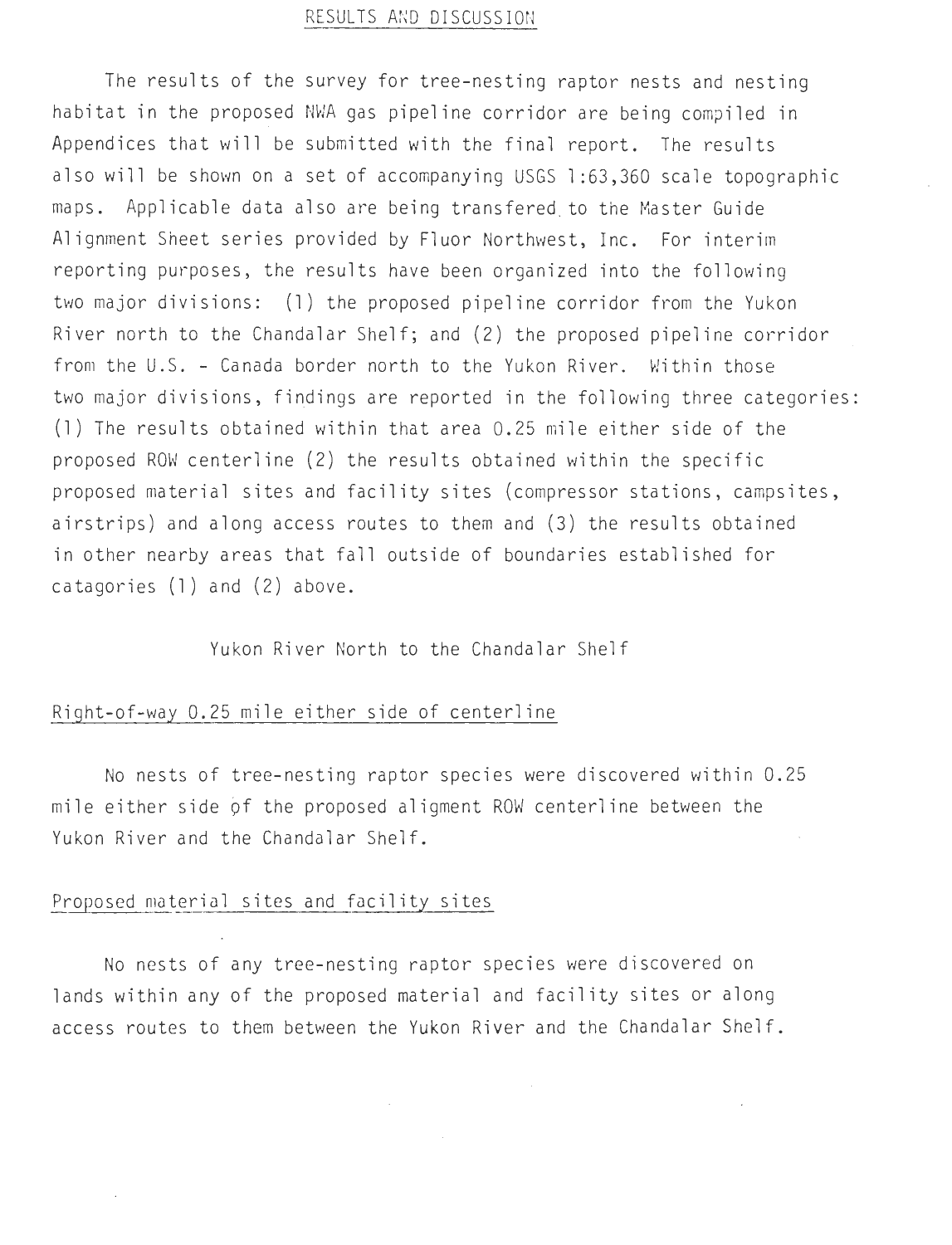#### Other nearby areas

Other areas adjacent to the proposed gas pipeline ROW between the Yukon River and the Chandalar Shelf that were judged as potential nesting habitat for various tree-nesting raptor species were also surveyed. Those areas include (1) obvious stands of medium to large aspen, poplar and birch trees, and areas of mixed aspen-spruce and birch-spruce trees within one to two miles either side of the ROW, (2) the Ray River flood plain riperian communities between 66°03'30" N. and its confluence with the Yukon River (3) the Kunuti River, Fish Creek, Bonanza Creek Prospect Creek and South Fork of the Koyukuk River flood plain riparian communities about two miles either side of the ROW crossing points (4) the Jim River between a point commencing two miles upriver at about 66°55' N and the *s*  entrance to the Canyon of the Jim River below its confluence with Propect  $\qquad$ Creek and (5) the riparian flood plain communities of the Middle Fork of the Koyukuk River and Dietrich River upstream of the Twelve Mile Mountain vicinity (67°09'N. ). In those areas only one location containing a single stick nest was discovered. That unoccupied nest was in a Balsam Poplar tree along the Ray River (Site 98.1, Map 35), and obviously had been constructed by Common Ravens. The only nest location found occupied by a tree-nesting raptor species was also located along the Ray River. That location, Site 98, a small rock out-crop with a well-protected stick nest on it, was previously described by Roseneau and Bente (1979) . In 1979 that nest was occupied by Great Horned Owls, and an incubating Great Horned Owl was present again on 23 April 1980.

Information on two other possible nest locations was obtained. A TAPS surveillance pilot reported seeing two Bald Eagles in the vicinity of Linda Creek on 4 May 1980. A few hours later we reached that area and were unable to locate perched birds, however it is possible that Bald Eagles are nesting somewhere in that area. Goshawks probably nest in the larger trees of the Coldfoot Creek delta. In 1976 a just-fledged Goshawk was found in those woods by members of an Alyeska construction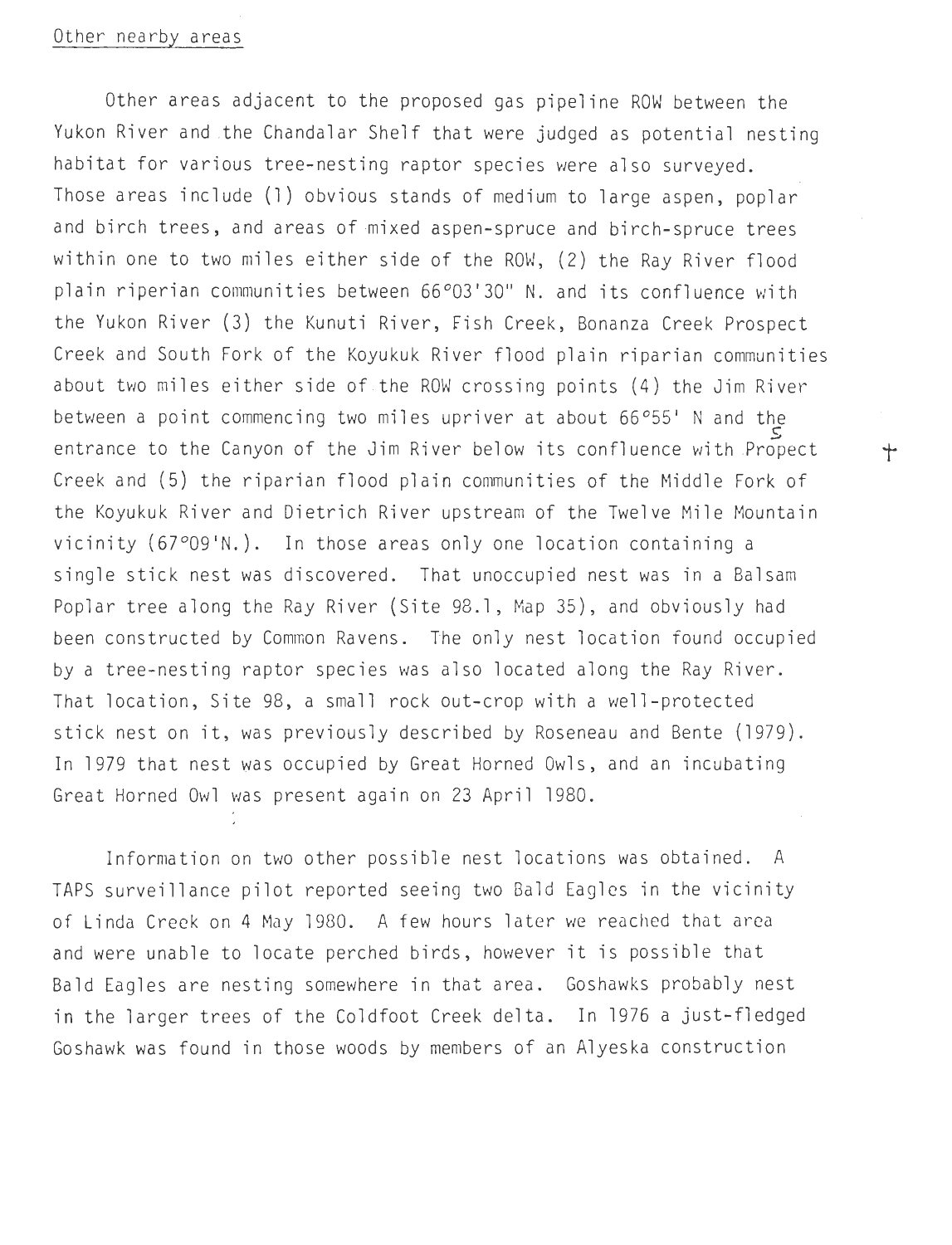crew (W. Tilton pers. comms. 1977, 1980). The stands of trees along that creek stand out as some of the best potential Goshawk nesting . habitat near the alignment north of the Yukon River. Efforts to locate nests in them during these surveys were, however, unsuccessful.

U.S. - Canada Border North to the Yukon River

#### Right-of-way 0.25 mile either side of centerline

A total of 22 nest locations of six tree-nesting raptor species have been documented or reported to be on lands within 0.25 mile either side of the proposed gas pipeline ROW centerline between the  $U.S. -$ Canada border and Yukon River. Seven of those locations were reported by us in 1979 (Roseneau and Bente l97g). The remaining 15 locations were discovered during the 1980 spring surveys. All 22 nest locations are listed in Table l.

At least 16 of the 22 total locations included nests that had been constructed by Goshawks. Seven of those locations were occupied by Goshawks in 1980. The nests contained incubating adults (Sites 8.2, 8.6, 13.1, 19.1, 53.3, 59.1, 82.1, Map Nos. 4, 5, 10, 15, 19, 24). A seventh old Goshawk location (Site 35.1, Map No. 12) was occupied by Great Grey Owls in 1980.

Eleven of the 22 total locations appeared unoccupied by raptors in 1980 and the status of two are unknown. One location included an empty nest that had been constructed by either Conmon Ravens or Goshawks and two other locations included nests that had been constructed by Redtailed Hawks. Three locations were specific locales where evidence obtained in 1979 strongly suggested that Merlins, Great Horned Owls and Sharp-shinned Hawks, respectively, had nested (Sites 3.3, 11.1 and 40.1, Map Nos. 2, 5, 13). Nests could not be located at Site 40.1; Great Horned Owls had been reported with just-fledged young at this location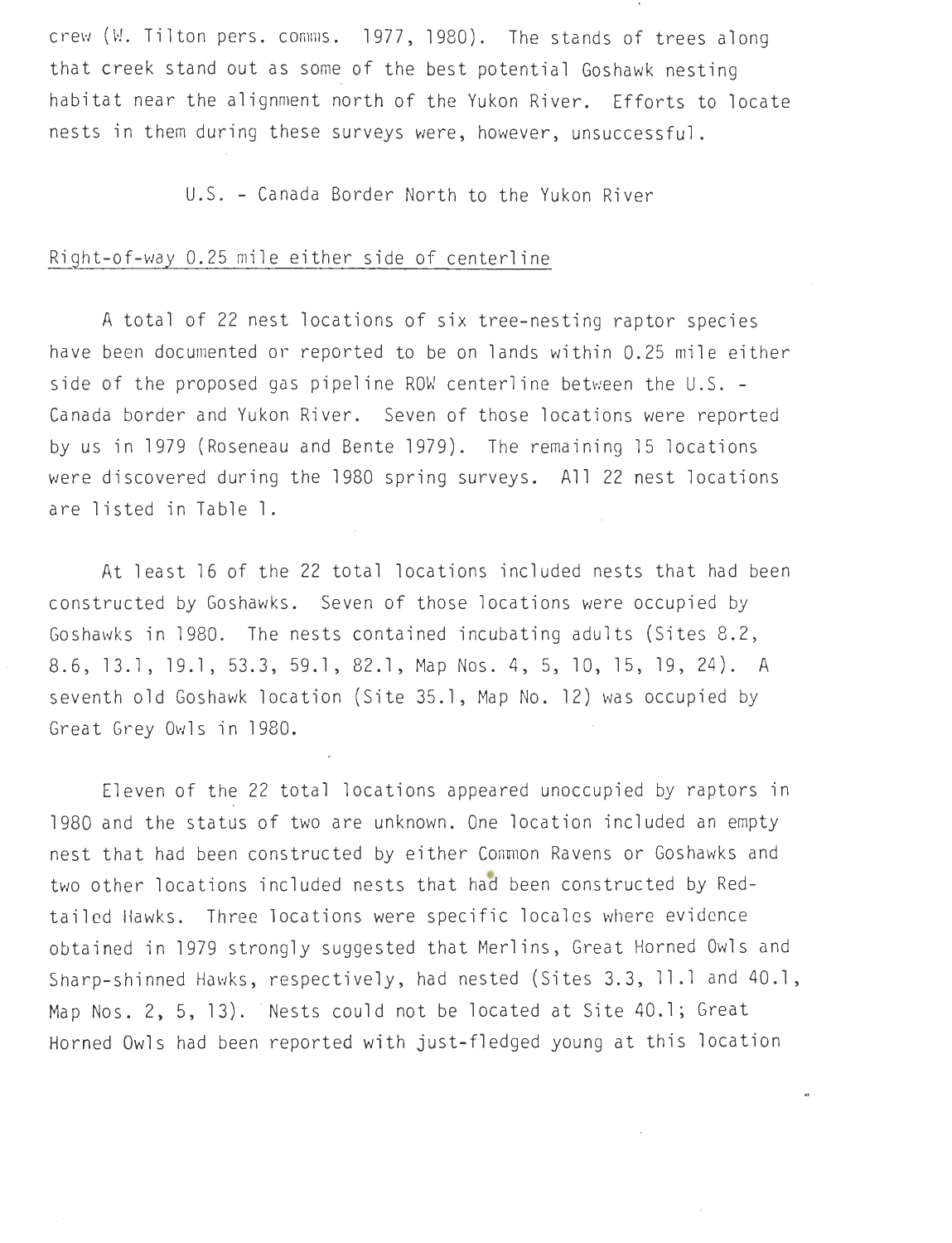Table l . Raptor tree-nesting locations located within 0.25 miles either side of the proposed NWA gas pipeline - right-of-way centerline between the U.S. - Canada border and the Yukon River, Alaska, 1979 and 1980.

| Nesting<br>Location<br>Number | Species<br>Responsible<br>for nest<br>Construction | Species<br>Occupying<br>Nest(s)<br>in 1980 | Species<br>Occupying<br>Nest(s)<br>in 1979 | Map<br>Number                         | Map<br>Name   | Township,<br>$\frac{1}{2}$<br>Align<br>Range,<br>Section<br>Shee |
|-------------------------------|----------------------------------------------------|--------------------------------------------|--------------------------------------------|---------------------------------------|---------------|------------------------------------------------------------------|
|                               |                                                    | $\zeta_{\rm c} = -\zeta_{\rm c}$           |                                            |                                       |               |                                                                  |
| 3.1                           | Red-tailed Hawk                                    | none                                       | Red-tailed Hawk                            |                                       | Nabesna D-1   | T11N, R22E, Sec. 2                                               |
| 3.3                           | Merlin(?)                                          |                                            | Merlin                                     | $\begin{array}{c} 2 \\ 2 \end{array}$ | Nabesna D-1   | T12N, R21E, Sec.3                                                |
| 8.2                           | Goshawk                                            | Goshawk                                    | ?(New location)                            | $\overline{4}$                        | Tanacross A-2 | T14N, R20E, Sec. 12                                              |
| 8.6                           | Goshawk                                            | Goshawk                                    | ?(New location)                            | $\overline{4}$                        | Tanacross A-2 | T15N, R18E, Sec. 11                                              |
| 9.2                           | Goshawk                                            | none                                       | ?(New location)                            |                                       | Tanacross A-3 | T15N, R18E, Sec. 4                                               |
| 11.1                          | Sharp-shinned Hawk                                 | $\overline{?}$                             | Sharp-shinned Hawk                         | $\frac{5}{5}$                         | Tanacross A-3 | T16N, R17E, Sec. 13-14                                           |
| $11.2*$                       | (Bald Eagles)                                      | (possibly Bald                             | (probably none)                            | 5                                     | Tanacross A-3 | T16N, R17E, Sec. 13                                              |
|                               |                                                    | Eagles)                                    |                                            |                                       |               |                                                                  |
| 13.1                          | Goshawk                                            | Goshawk                                    | ?(New location)                            | 5                                     | Tanacross A-3 | T17N, R16E, Sec. 24                                              |
| 16.1                          | Goshawk                                            | none                                       | ?(New location)                            | 9                                     | Tanacross B-5 | T18N, R12E, Sec.7                                                |
| 19.1                          | Goshawk                                            | Goshawk                                    | ?(New location)                            | 10                                    | Tanacross B-6 | T19N, R9E, Sec. 31                                               |
| 20.1                          | Goshawk                                            | none                                       | none                                       | 10                                    | Tanacross B-6 | T19N, R8E, Sec. 14                                               |
| 35.1                          | Goshawk:                                           | Great Grey Owl                             | ?(New location)                            | 12                                    | Mt. Hayes C-1 | T22N, R6E, Sec. 14                                               |
| 20.2                          | Goshawk                                            | none (Active                               | ?(New location)                            | 10                                    | Tanacross B-6 | T19N, R8E, Sec.3                                                 |
|                               |                                                    | Goshawk nearby)                            |                                            |                                       |               |                                                                  |
| 40.1                          | $\overline{?}$                                     | none                                       | Great Horned Owl                           | 13                                    | Mt. Hayes C-2 | T22N, R16E, Sec                                                  |
| 40.2                          | Goshawk                                            | none                                       | ?(New location)                            | 13                                    | Mt. Hayes C-2 | T22N, R16E, Sec. 24                                              |
| 40.3                          | Goshawk                                            | none                                       | ?(New location)                            | 13                                    | Mt. Hayes C-2 | T22N, R16E, Sec. 24                                              |
| 53.3                          | Goshawk                                            | Goshawk                                    | ?(New location)                            | 15                                    | Mt. Hayes D-3 | T12S, R13E, Sec. 13                                              |
| 59.1                          | Goshawk                                            | Goshawk                                    | ?(New location)                            | 19                                    | Big Delta A-4 | T10S, R11E, Sec. 29                                              |
| 81                            | Red-tailed Hawk                                    | none                                       | none                                       | 22                                    | Big Delta B-6 | T5S, R6E, Sec. 22                                                |
| 81.1                          | Common Raven or                                    | none                                       | ?(New location)                            | 22.1                                  | Big Delta C-6 | T4S, R5E, Sec. 29                                                |
|                               | Goshawk                                            |                                            |                                            |                                       |               |                                                                  |
| 81.2                          | Goshawk                                            | none                                       | ?(New location)                            | 22.1                                  | Big Delta C-6 | T4S, R5E, Sec. 18                                                |
| 82.1                          | Goshawk                                            | Goshawk                                    | Goshawk                                    | 24                                    | Fairbanks C-1 | T2S, R3E, Sec. 19                                                |
| 89.1                          | Goshawk                                            | none                                       | ?(New location)                            | 28                                    | Livengood B-3 |                                                                  |
|                               |                                                    |                                            |                                            |                                       |               |                                                                  |

\* Bald Eagles may have been initiating nest construction in this vicinity.

\*\* Information to be presented in draft final report.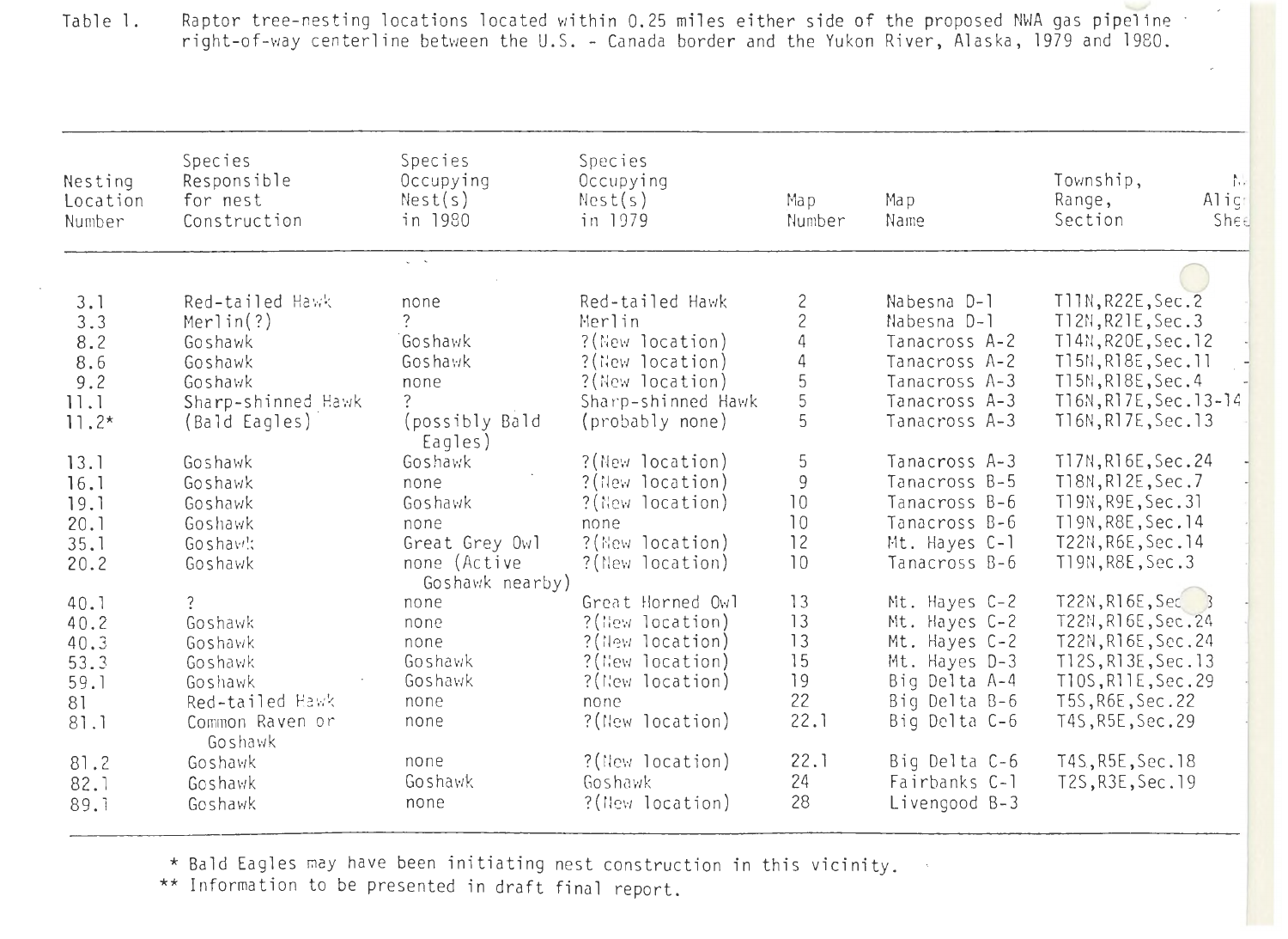in mid-June 1979. The likelihood of finding either Merlin nests or Sharp-shinned Hawk nests from the air is very low. As a consequence, we made no attempt during these surveys to check locations where they may have nested. In addition, our surveys in these areas occurred while both Merlins and Sharp-shinned Hawks were still migrating to interior Alaska -it is doubtful that any returning birds had established nests at those locations during the period of our survey.

One additional locale must also be mentioned. That location (Site 11.2, Map No. 5) may contain a Bald Eagle nest. A pair of Bald Eagles was observed perched in the trees in that vicinity. The birds may have just initiated nest construction. We immediately departed the area to prevent poss ible disturbance.

#### Proposed material sites and facility sites

A total of only one proposed material site between the U. S. - Canada border and the Yukon River contained a nest of a tree-nesting raptor species within its boundaries. That material site, EMS-5P-1, is located about three miles northwest of the Gerstle River crossing along the Alaska Highway and is vegetated predominently by a stand of mediumsized aspen trees. The single nest at that location contained an incubating Goshawk. The nest tree was located about 30-50 feet east of the test drill hole location. Drilling had occurred on 5 March 1980 (R. Post pers. comm. 1980). That date is about two weeks earlier than the date those Goshawks probably commenced nesting activities. No tree-nesting raptor nests were found on lands within proposed facility sites nor along access routes to material or facility sites between the  $U.S.$  -Canada border and the Yukon River.

#### Other nearby areas

We also surveyed some areas adjacent to the proposed gas pipeline ROW between the U.S. - Canada border and the Yukon River that were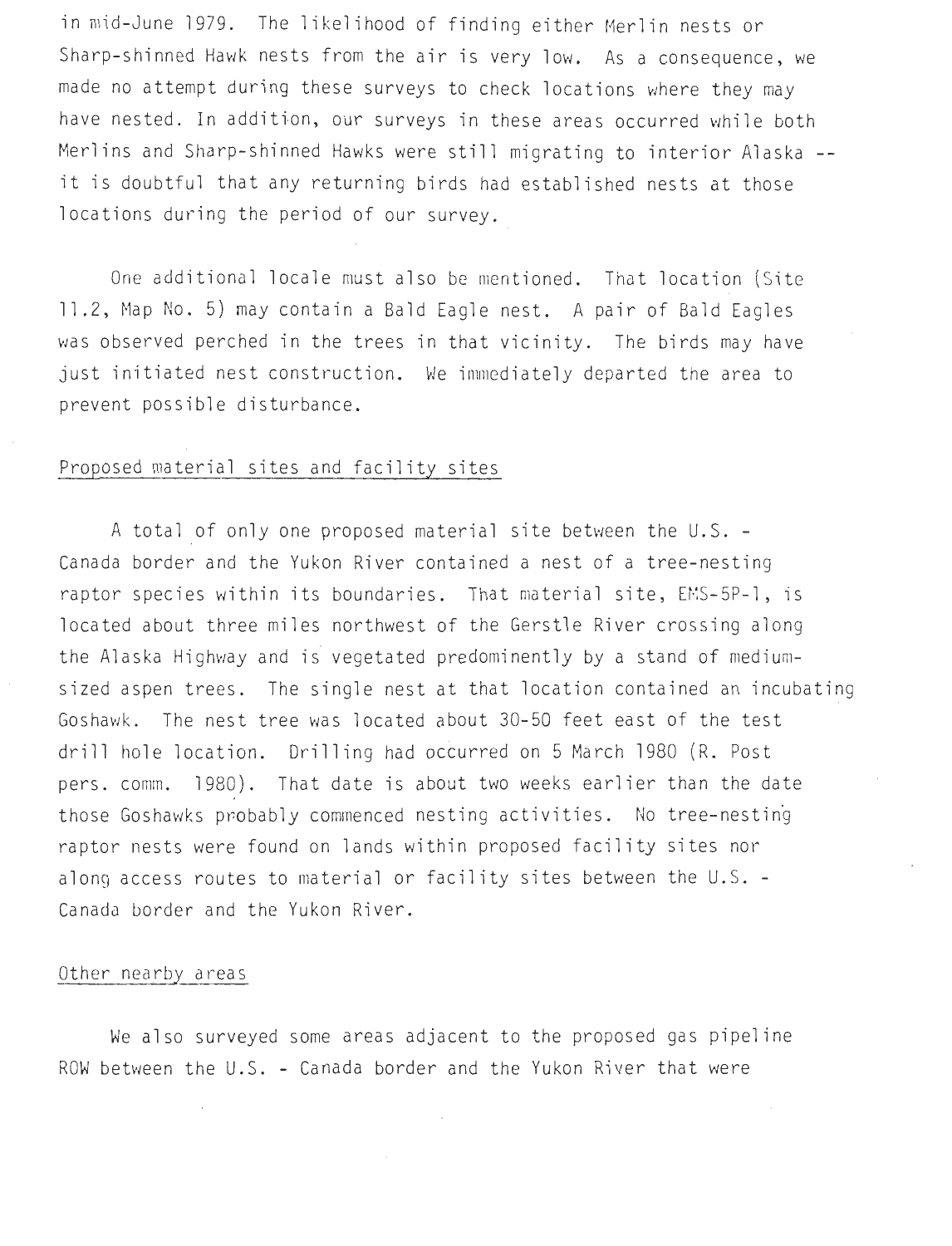judged potentially acceptable as nesting habitat for various treenesting raptor species. During these surveys we concentrated on locating additional, undiscovered Bald Eagle nesting locations. Areas that received some survey coverage included (1) obvious stands of medium sized to large aspen, poplar and birch trees, and areas of mixed aspenspruce and birch -spruce trees within one to two miles either side of the ROW, (2) the riparian flood plain communities along streams and creeks both one to two miles upstream and downstream of ROW crossing points, (3) the riparian flood plain communities of the Tanana River course upstream of Fairbanks, (4) the Chisana River downstream of its confluence with Scottie Creek, (5) the lower Nebesna River from Northway downstream to its confluence with the Tanana River, (6) the wetland areas of those drainages south of Tetlin Junction up to 10 miles west of the Alaska Highway and (7) Shaw Creek Flats up to 10 miles northeast of the Tanana River course.

In areas outside the boundaries established for the ROW surveys and outside of lands included in the proposed material sites and facility sites, a total of 58 new nest locations of at least four tree-nesting raptor species and Common Ravens were discovered. In addition, 47 known nest locations of tree-nesting raptor species and Common Ravens were documented by us in 1979 (Roseneau and Bente 1979). The 47 locations were re-checked. Data for all 105 locations are summarized in Table 2.

Some nest locations are judged to be near enough to the proposed ROW, material sites or facility sites to warrant attention during preconstruction and construction activities. These nest locations are relisted in Table 3.

#### Bald Eagles

Fifty of the total 105 nest locations reported in Table 2 are locations where Bald Eagles have constructed nests or are locations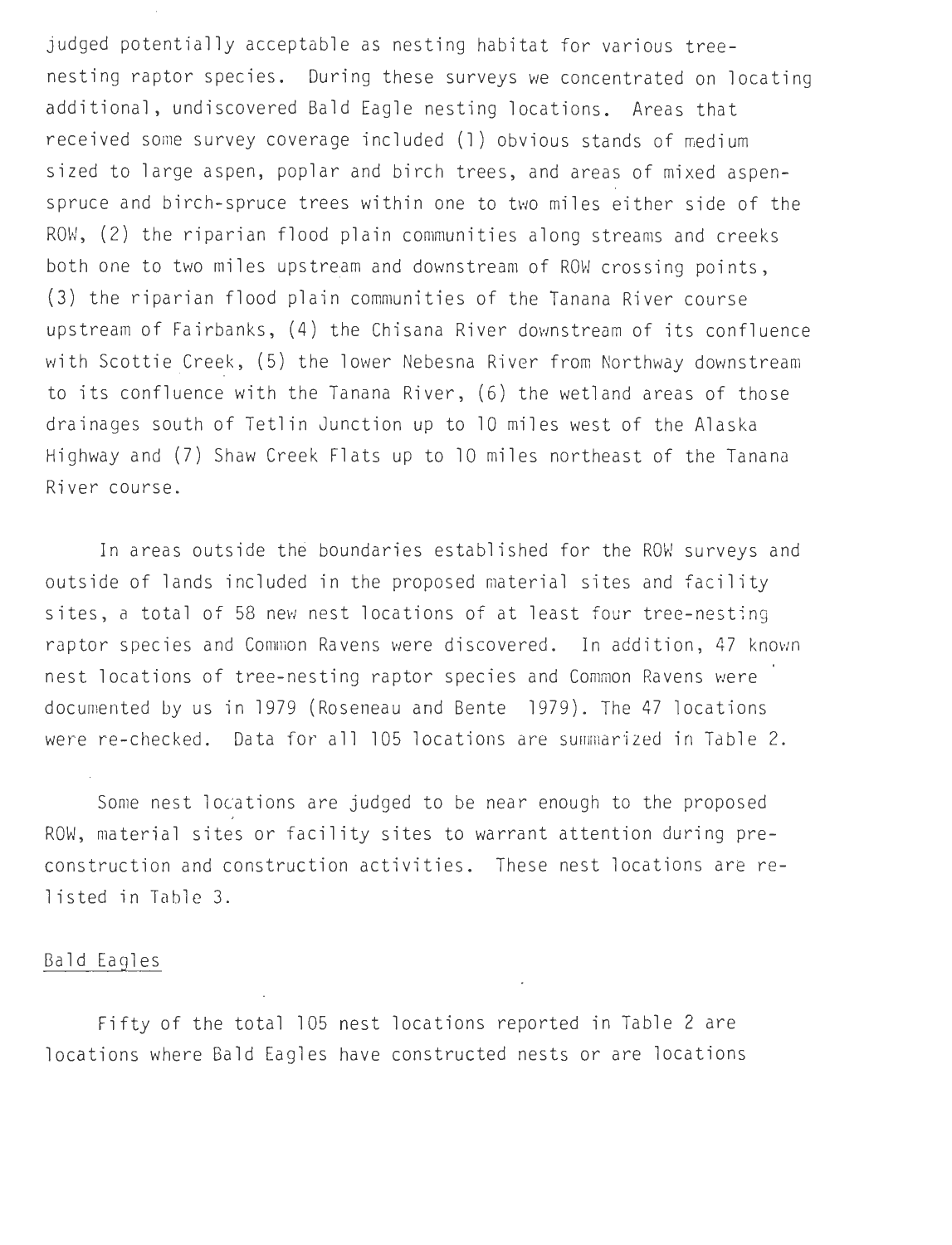| Table 2. | Raptor and Raven tree-nesting locations located in areas near the proposed NWA gas pipeline |  |  |  |  |
|----------|---------------------------------------------------------------------------------------------|--|--|--|--|
|          | alignment between the U.S. - Canada border and the Yukon River, Alaska, 1979 and 1980.      |  |  |  |  |

 $\sim$ 

 $\sigma$  .

| Nesting<br>Location<br>Number | Species<br>Responsible<br>for nest<br>Construction | Species<br>Occupying<br>Nest(s)<br>in 1980 | Species<br>Occupying<br>Nest(s)<br>in 1979 | $Ma$ <sub>D</sub><br>Number                       | Map<br>Name            | Township,<br>Range,<br>Section |
|-------------------------------|----------------------------------------------------|--------------------------------------------|--------------------------------------------|---------------------------------------------------|------------------------|--------------------------------|
|                               | Bald Eagle                                         | Bald Eagle                                 | Bald Eagle                                 |                                                   | Nabesna C-1            | T10N, R23E, Sec. 24            |
| $\mathbf{2}$                  | Bald Eagle                                         | Bald Eagle                                 | Bald Eagle                                 |                                                   | Nabesna C-1            | T10N, R23E, Sec. 18            |
| $\mathfrak{Z}$                | Bald Eagle                                         | none                                       | Bald Eagle                                 |                                                   | Nabesna C-1            | T10N, R22E, Sec. 1             |
| 3.2                           | $\overline{?}$                                     | none(?)                                    | Great Horned Owl                           | $\mathbf{2}$                                      | Nabesna D-1            | T12N, R21E, Sec 3              |
| 3.4                           | probably Red-tailed<br>Hawk                        | none(?)                                    | Red-tailed Hawk                            | $\overline{c}$                                    | Nabesna D-1            | T13N, R21E, Sec. 32/3          |
| 3.5                           | Goshawk                                            | Goshawk and<br>Great Horned Owl            | ?(New location)                            |                                                   | Nabesna C-1            | T11N, R22E, Sec. 12            |
| 3.6                           | Goshawk                                            | Great Horned Owl                           | ?(New location)                            |                                                   | Nabesna D-1            | T12N, R22E, Sec. 23            |
| 3.7                           | Goshawk                                            | none                                       | ?(New location)                            | $\begin{array}{c}\n2 \\ 2 \\ 2 \\ 3\n\end{array}$ | Nabesna D-1            | T12N, R22E, Sec. 27            |
| 3.8                           | Red-tailed Hawk                                    | none(?)                                    | ?(New location)                            |                                                   | Nabesna D-1            | T12N, R21E, Sec.3              |
| 3.9                           | Common Raven                                       | Common Raven                               | ?(New location)                            |                                                   | Nabesna D-2            | T12N, R20E, Sec. 11            |
| 4.0                           | Bald Eagle                                         | none (fallen<br>down)                      | none                                       | $\overline{3}$                                    | Nabesna D-2            | T13N, R20E, Sec. 21            |
| 4.1                           | Bald Eagle                                         | Bald Eagle                                 | ?(New location)                            |                                                   | Nabesna D-2            | $T12N, R20E, S \rightarrow 5$  |
| 4.2                           | Bald Eagle                                         | Bald Eagle                                 | ?(New location)                            |                                                   | Nabesna D-2            | T13N, R20E, St., 18            |
| 4.3                           | Bald Eagle                                         | Bald Eagle                                 | ?(New location)                            |                                                   | Nabesna <sub>D-2</sub> | T14N, R19E, Sec. 35            |
| 4.4                           | Goshawk                                            | none                                       | ?(New location)                            |                                                   | Nabesna D-2            | T14N, R20E, Sec. 28            |
| 4.5                           | Goshawk                                            | Goshawk                                    | ?(New location)                            | 33333333                                          | Nabesna D-2            | T14N, R20E, Sec. 21/2          |
| 5                             | Bald Eagle                                         | none                                       | Bald Eagle                                 |                                                   | Nabesna D-2            | T14N, R19E, Sec. 25            |
| 6 <sup>1</sup>                | Bald Eagle                                         | Bald Eagle                                 | Bald Eagle                                 |                                                   | Nabesna D-2            | T14N, R19E, Sec. 34            |
| $\overline{7}$                | Bald Eagle                                         | (reported - not<br>located)                | (reported - not<br>located                 | $\overline{3}$                                    | Nabesna D-2            | T14N, R19E, Sec. 28            |
| 7.1                           | Bald Eagle                                         | Bald Eagle                                 | ?(New location)                            | $\mathfrak{Z}$                                    | Nabesna D-2            | T14N, R20E, Sec. 19            |
| 8                             | Bald Eagle                                         | (not located)                              | Bald Eagle                                 | $\ensuremath{\mathfrak{Z}}$                       | Nabesna D-2            | T14N, R19E, Sec. 24            |
| 8.1                           | Red-tailed Hawk                                    | none                                       | ?(New location)                            | $\overline{3}$                                    | Nabesna D-2            | T14, R19E, Sec. 14             |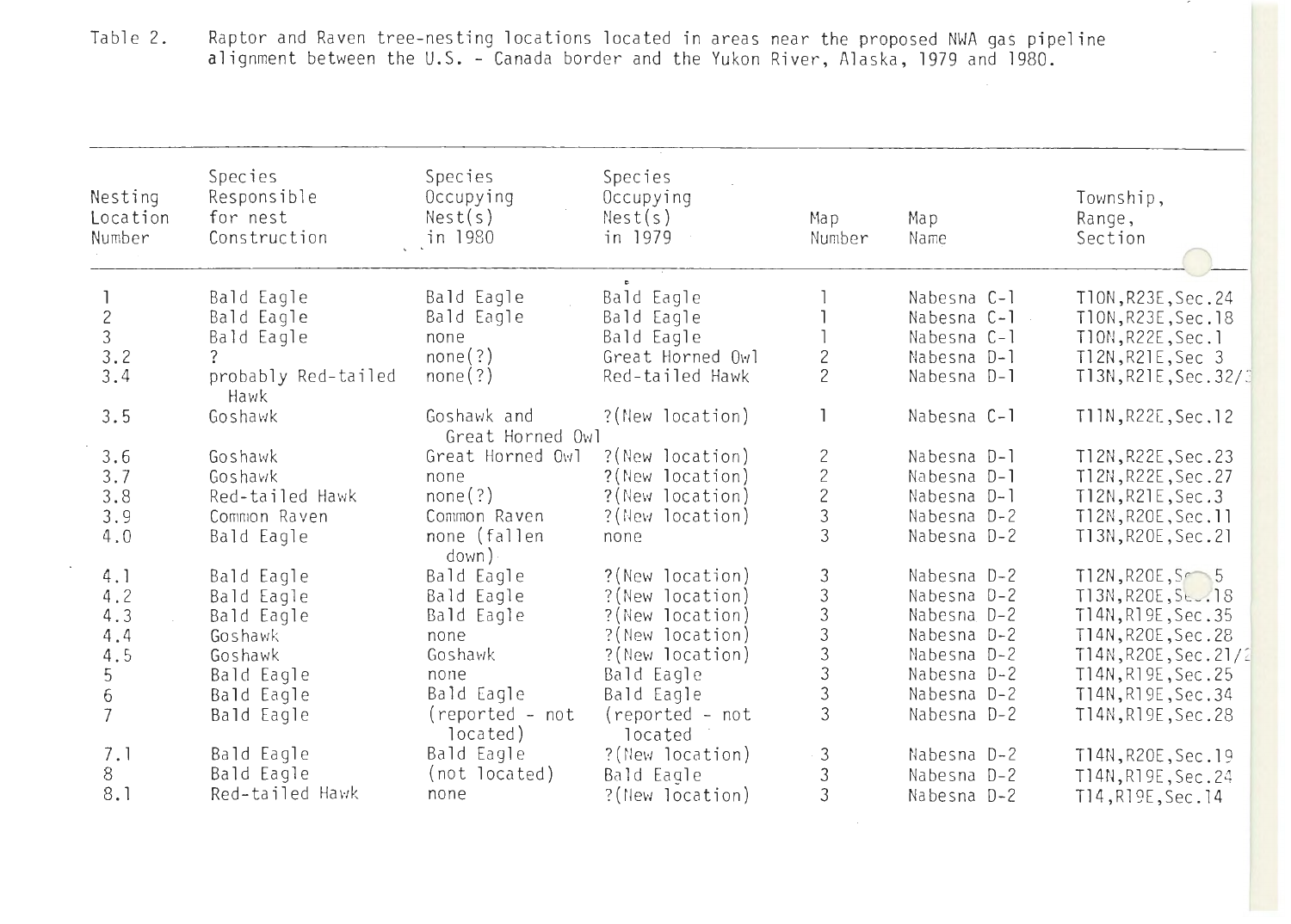Table 2 (cont.)

 $\label{eq:2.1} \mathcal{L}(\mathcal{L}(\mathcal{L})) = \mathcal{L}(\mathcal{L}(\mathcal{L})) = \mathcal{L}(\mathcal{L}(\mathcal{L}))$ 

| Nesting<br>Location<br>Number | Species<br>Responsible<br>for nest<br>Construction | Species<br>Occupying<br>Nest(s)<br>in 1980 | Species<br>Occupying<br>Nest(s)<br>in 1979 | Map.<br>Number  | Map<br>Name   | Township,<br>Range,<br>Section |
|-------------------------------|----------------------------------------------------|--------------------------------------------|--------------------------------------------|-----------------|---------------|--------------------------------|
| 8.3                           | Goshawk                                            | none                                       | ?(New location)                            | 4               | Tanacross A-2 | T14N, R18E, Sec. 11            |
| 8.4                           | Bald Eagle                                         | Bald Eagle                                 | ?(New location)                            | 4               | Tanacross A-2 | T15N, R18E, Sec                |
| 8.5                           | Goshawk                                            | none                                       | ?(New location)                            | 4               | Tanacross A-2 | T15N, R18E, Sec. 3             |
| 9                             | Bald Eagle                                         | none                                       | none                                       | 5               | Tanacross A-3 | T15N, R18E, Sec.8              |
| 10                            | Bald Eagle                                         | Bald Eagle                                 | Bald Eagle                                 | 5               | Tanacross A-3 | T15N, R18E, Sec.8              |
| 11                            | Bald Eagle                                         | (reported - not<br>located)                | (reported - not<br>located)                | 5               | Tanacross A-3 | T16N, R18E, Sec. 18            |
| 12                            | Osprey                                             | none (fallen<br>down)                      | Osprey                                     | 5               | Tanacross A-3 | T16N, R17E, Sec. 20            |
| 13                            | Bald Eagle                                         | none                                       | Bald Eagle                                 | 5               | Tanacross A-3 | T16N, R17E, Sec. 18            |
| 14                            | Bald Eagle                                         | Bald Eagle                                 | Bald Eagle                                 | $\overline{7}$  | Tanacross A-4 | T17N, R15E, Sec. 29            |
| 17                            | Bald Eagle                                         | Bald Eagle                                 | Bald Eagle                                 | $9\,$           | Tanacross B-5 | T19N, R10E, Sec. 36            |
| 18.1                          | Goshawk                                            | none                                       | ?(New location)                            | 10              | Tanacross B-6 | T19N, R9E, Sec. 27             |
| 28                            | Bald Eagle                                         | none                                       | Bald Eagle                                 | 11              | Tanacross C-6 | T21N, R8E, Sec. 16             |
| 30                            | Bald Eagle                                         | none                                       | none                                       | $\lceil \rceil$ | Tanacross C-6 | T22N, R7E, Sec. 24             |
| 33                            | Bald Eagle                                         | (reported - not<br>located)                | (reported - not<br>located)                | 12              | Mt. Hayes C-1 | T22N, R7E, Sec. 3              |
| 37                            | Osprey                                             | none                                       | Great Horned Owl                           | 12              | Mt. Hayes C-1 | T22N, R6E, Sec. 7              |
| 39                            | Osprey                                             | none (fallen<br>down)                      | Osprey                                     | 12              | Mt. Hayes C-1 | T22N, R5E, Sec.                |
| 40                            | Red-tailed Hawk                                    | none(?)                                    | none                                       | 12              | Mt. Hayes C-1 | T23N, R5E, Sec. 32             |
| 40.1                          | $\tilde{?}$                                        | . none apparent                            | Great Horned Owl                           | 13              | Mt. Hayes C-2 | T14S, R16E, Sec. 23            |
| 43                            | Osprey                                             | Osprey                                     | Osprey                                     | 14              | Mt. Hayes D-2 | T13S, R16E, Sec. 29            |
| 51                            | Bald Eagle                                         | (reported - not<br>located)                | (reported - not<br>located)                | 14              | Mt. Hayes D-2 | T12S, R15E, Sec. 14            |
| 53                            | Bald Eagle                                         | (not located)                              | Bald Eagle $\cdot$                         | 14              | Mt. Hayes D-2 | T11S, R15E, Sec. 7             |
| 53.1                          | Common Raven                                       | none                                       | ?(New location)                            | 14              | Mt. Hayes D-2 | T11S, R15E, Sec. 7             |
| 53.4                          | Bald Eagle                                         | Bald Eagle                                 | ?(New location)                            | 17              | Big Delta A-2 | T10S, R15E, Sec. 30            |

 $\frac{1}{2} \sum_{i=1}^{n} \frac{1}{2} \left[ \frac{1}{2} \right] \left[ \frac{1}{2} \right]$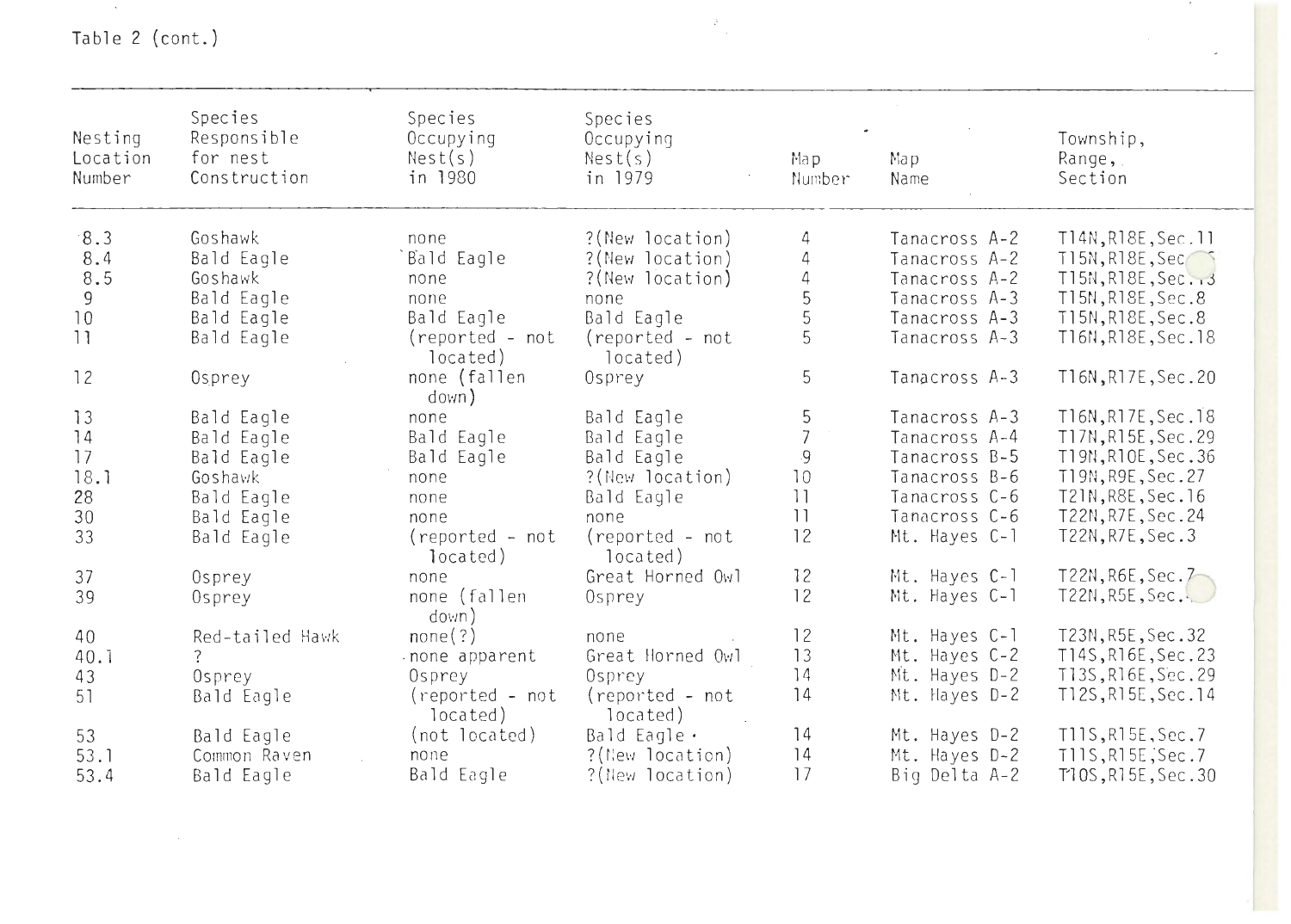| Nesting<br>Location<br>Number | Species<br>Responsible<br>for nest<br>Construction | Species<br>Occupying<br>Nest(s)<br>in 1980 | Species<br>Occupying<br>Nest(s)<br>in 1979 | Map<br>Number | Map<br>Name   | Township,<br>Range,<br>Section |
|-------------------------------|----------------------------------------------------|--------------------------------------------|--------------------------------------------|---------------|---------------|--------------------------------|
| 53.5                          | Bald Eagle                                         | Bald Eagle                                 | ?(New location)                            | 17            | Big Delta A-2 | T10S, R14E, Sec. 22            |
| 54                            | Bald Eagle                                         | none                                       | none                                       | 18            | Big Delta A-3 | T10S, R14E, Sec<br>$^{7/21}$   |
| 54.1                          | Bald Eagle                                         | none                                       | ?(New location)                            | 18            | Big Delta A-3 | T10S, R14E, Sec. 16            |
| 54.2                          | Bald Eagle                                         | Bald Eagle                                 | ?(New location)                            | 18            | Big Delta A-3 | T10S, R14E, Sec.8              |
| 55.1                          | Red-tailed Hawk                                    | none(?)                                    | ?(New location)                            | 18            | Big Delta A-3 | T10S, R13E, Sec. 16            |
| 56                            | Bald Eagle                                         | (reported - not<br>located)                | (reported - not<br>located)                | 18            | Big Delta A-3 | T10S, R13E, Sec. 16            |
| 56.1                          | Common Raven                                       | Common Raven                               | ?(New location)                            | 18            | Big Delta A-3 | T10S, R13E, Sec.8              |
| 56.2                          | Common Raven                                       | Great Horned Owl                           | ?(New location)                            | 18            | Big Delta A-3 | T10S, R13E, Sec. 6             |
| 56.3                          | Common Raven                                       | Common Raven                               | ?(New location)                            | 18            | Big Delta A-3 | T10S, R13E, Sec. 6             |
| 57                            | Bald Eagle                                         | Bald Eagle                                 | none                                       | 18            | Big Delta A-3 | T10S, R12E, Sec. 1             |
| 57.1                          | Common Raven                                       | Great Horned Owl                           | ?(New location)                            | 18            | Big Delta A-3 | T10S, R12E, Sec.3              |
| 57.2                          | Bald Eagle                                         | Bald Eagle                                 | ?(New location)                            | 18            | Big Delta A-3 | T9S, R11E, Sec. 36             |
| 58                            | Bald Eagle                                         | Bald Eagle                                 | none                                       | 19            | Big Delta A-4 | T9S, R11E, Sec. 27             |
| 59                            | Bald Eagle                                         | Bald Eagle                                 | Bald Eagle                                 | 19            | Big Delta A-4 | T9S, R11E, Sec. 27             |
| 63.2                          | Bald Eagle                                         | Bald Eagle                                 | ?(New location)                            | 19            | Big Delta A-4 | T8S, R9E, Sec. 24              |
| 63.3                          | Red-tailed Hawk                                    | none(?)                                    | ?(New location)                            | 19            | Big Delta A-4 | T8S, R9E, Sec. 24              |
| 64                            | Bald Eagle                                         | none                                       | Bald Eagle                                 | 21            | Big Delta B-5 | T8S, R8E, Sec. 2               |
| 64.1                          | Bald Eagle                                         | Bald Eagle                                 | none (new location)                        | 21            | Big Delta B-5 | T8S, R8E, Sec. 2               |
| 64.2                          | Common Raven                                       | Common Raven                               | ?(New location)                            | 21            | Big Delta B-5 | T8S, R8E, Sec.3                |
| 65                            | Bald Eagle                                         | Bald Eagle                                 | none                                       | 20            | Big Delta A-5 | T8S, R8E, Sec.8                |
| 66                            | Bald Eagle                                         | Bald Eagle                                 | Bald Eagle                                 | 20            | Big Delta A-5 | T8S, R8E, Sec. 5               |
| 69.1                          | Sharp-shinned Hawk                                 | Sharp-shinned<br><b>Hawk</b>               | Sharp-shinned Hawk                         | 21            | Big Delta B-5 | T7S, R7E, Sec. 21              |
| 69.2                          | Goshawk                                            | (not located)                              | $?$ (status<br>undetermined)               | 21            | Big Delta B-5 | T7S, R6E, Sec. 24              |
| 69.3                          | Goshawk                                            | Goshawk                                    | Goshawk (new<br>information)               | 21            | Big Delta B-5 | T7S, R7E, Sec. 20              |
| 70.1                          | $\ddot{?}$                                         | (reported - not<br>located)                | (reported - not<br>located)                | 22            | Big Delta B-6 | T7S, R6E, Sec. 5/6             |
| 71                            | Bald Eagle                                         | none                                       | none                                       | 22            | Big Delta B-6 | T7S, R6E, Sec. 31              |

 $\sim$ 

 $\sim$   $\sim$ 

 $\sim$ 

Table 2 (cont.)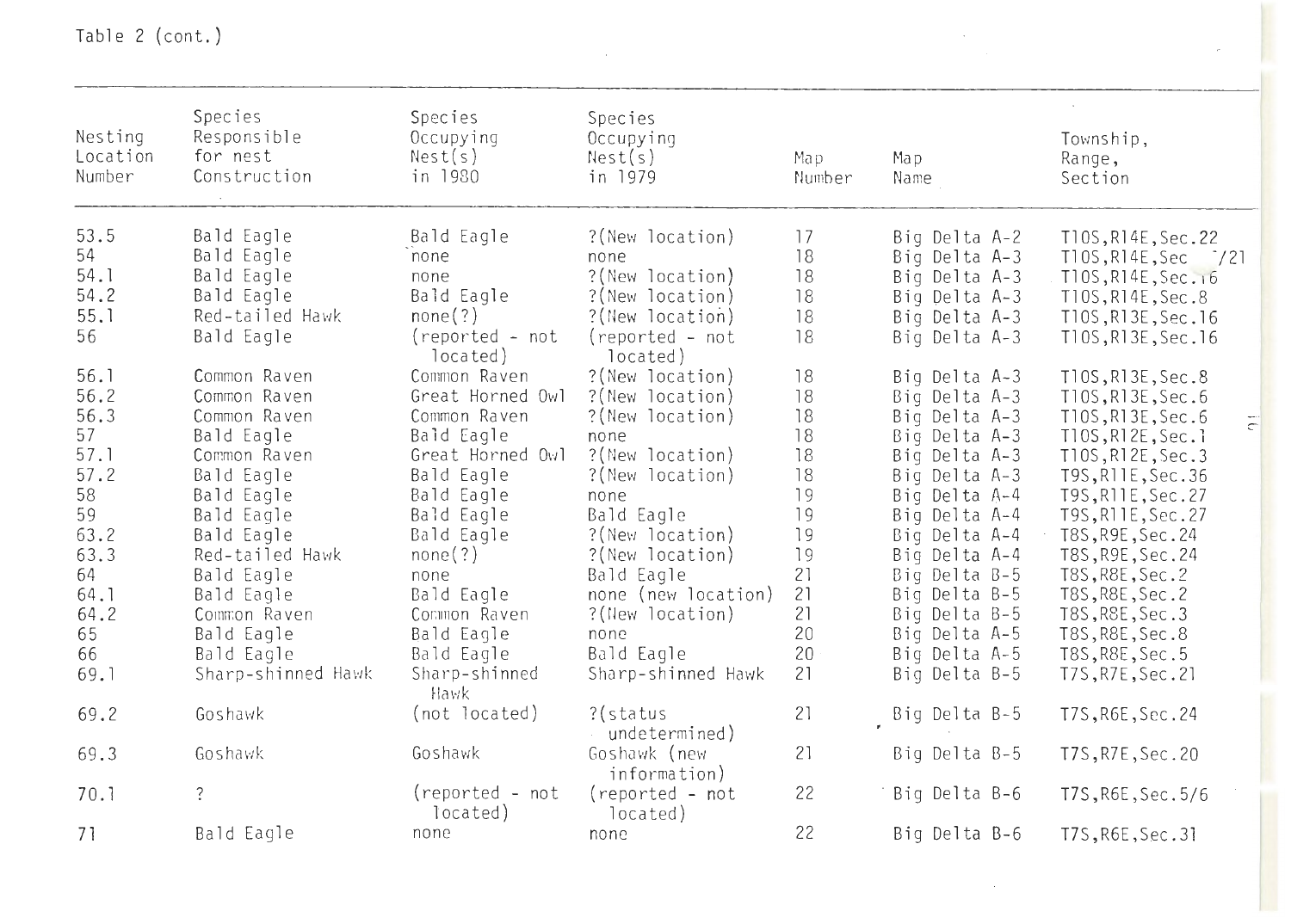Table 2 (cont.)

| Nesting<br>Location<br>Number | Species<br>Responsible<br>for nest<br>Construction | Species<br>Occupying<br>Nest(s)<br>in 1980                                  | Species<br>Occupying<br>Nest(s)<br>in 1979 | Map<br>Number | Map.<br>Name  | Township,<br>Range,<br>Section                |
|-------------------------------|----------------------------------------------------|-----------------------------------------------------------------------------|--------------------------------------------|---------------|---------------|-----------------------------------------------|
| 74.1                          | $\ddot{\cdot}$                                     | none (fallen<br>$\mathbf{x} \in \mathcal{S}_{\mathrm{out}}$<br>down)        | ?(New location)                            | 22            | Big Delta B-6 | T7S, R5E, Sec. 10                             |
| 74.2                          | $\overline{?}$                                     | none                                                                        | ?(New location)                            | 22            | Big Delta B-6 | T7S, R5E, Sec. io                             |
| 74.3                          | Goshawk                                            | none                                                                        | ?(New location)                            | 22            | Big Delta B-6 | T7S, R5E, Sec. 5                              |
| 75                            | Bald Eagle                                         | Bald Eagle                                                                  | Bald Eagle                                 | 22            | Big Delta B-6 | T7S, R4E, Sec. 12                             |
| 75.1                          | Goshawk                                            | none                                                                        | Great Horned Owl<br>(new information)      | 22            | Big Delta B-6 | T6S, R5E, Sec. 32                             |
| 75.2                          | Goshawk                                            | none                                                                        | none (new<br>information)                  | 22            | Big Delta B-6 | T6S, R5E, Sec. 31                             |
| 75.3                          | Goshawk                                            | none                                                                        | Great Horned Owl<br>(new information)      | 22            | Big Delta B-6 | T6S, R5E, Sec. 31                             |
| 75.4                          | Common Raven                                       | Common Raven                                                                | ?(New location)                            | 22            | Big Delta B-6 | $\overline{\phantom{0}}$<br>T6S, R4E, Sec. 23 |
| 75.5                          | Bald Eagle                                         | none                                                                        | ?(New location)                            | 22            | Big Delta B-6 | T6S, R4E, Sec. 15                             |
| 76.1                          | Goshawk                                            | none                                                                        | (status<br>undetermined)                   | 22            | Big Delta B-6 | T6S, R4E, Sec. 9                              |
| 76.2                          | Red-tailed Hawk                                    | Red-tailed Hawk                                                             | ?(New location)                            | 22            | Big Delta B-6 | T6S, R4E, Sec. 5                              |
| 76.3                          | Common Raven                                       | none                                                                        | ?(New location)                            | 22            | Big Delta B-6 | T5S, R4E, Sec. 17                             |
| 77                            | Bald Eagle                                         | Bald Eagle<br>(cut down by<br>beavers after<br>initiation of<br>incubation) | (status<br>undetermined)                   | 23            | Fairbanks B-1 | T6N, R4E, Sec.                                |
| 77.1                          | Goshawk                                            | none                                                                        | none (new<br>information)                  | 22            | Big Delta B-6 | T5S, R4E, Sec. 10/11/1                        |
| 77.2                          | Goshawk                                            | Goshawk                                                                     | Goshawk                                    | 22            | Big Delta B-6 | T5S, R4E, Sec. 16                             |
| 81.3                          | Common Raven                                       | none                                                                        | ?(New location)                            | 24            | Fairbanks C-1 | T5S, R4E, Sec. 5                              |
| 81.4                          | Common Raven                                       | none                                                                        | ?(New location)                            | 24            | Fairbanks C-1 | T4S, R4E, Sec. 32                             |
| 81.5                          | Red-tailed Hawk                                    | Red-tailed Hawk                                                             | ?(New location)                            | 24            | Fairbanks C-1 | T4S, R3E, Sec. 26                             |

**Service** 

 $\hat{\mathcal{A}}$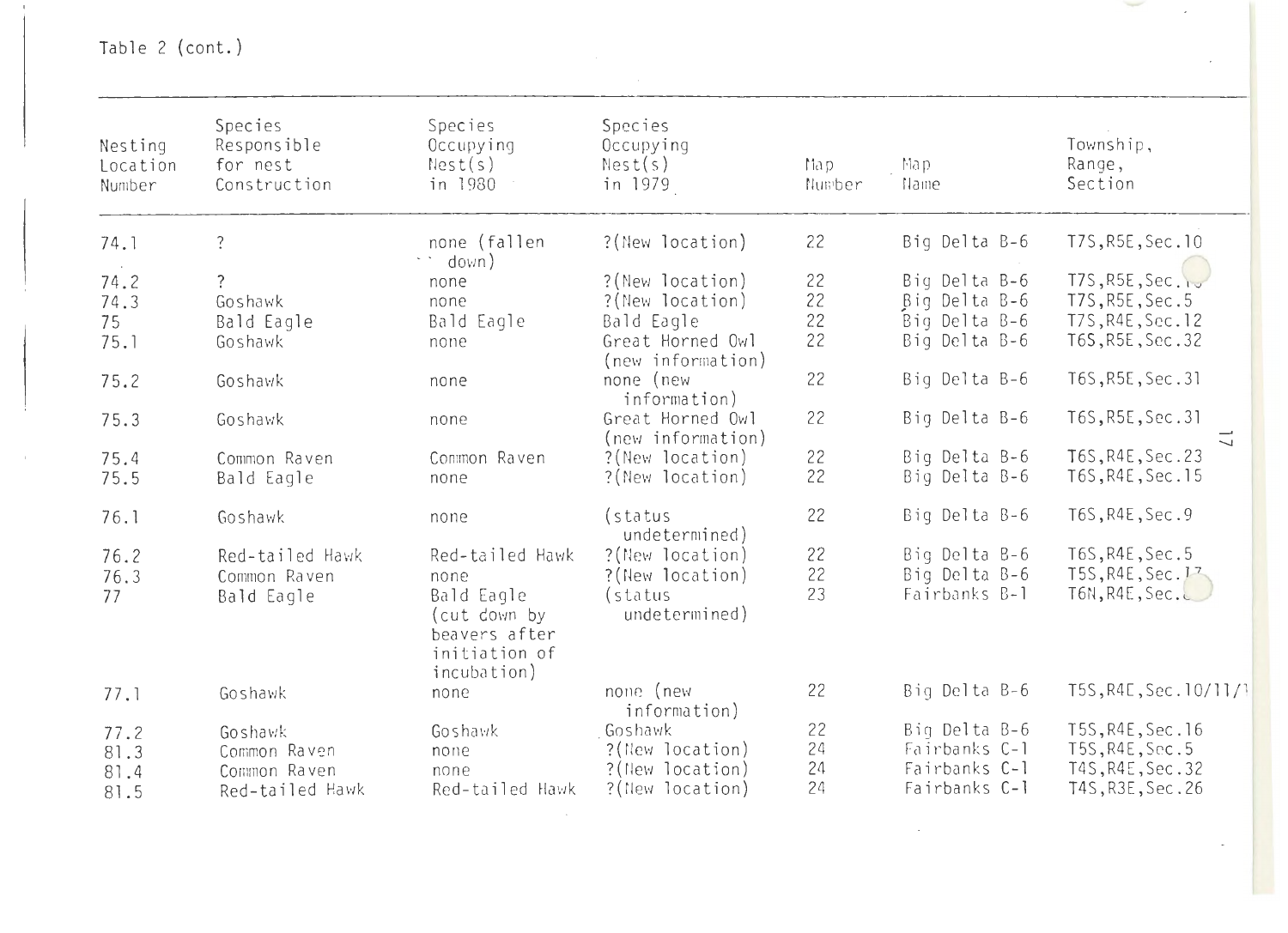| Nesting<br>Location<br>Number | Species<br>Reponsible<br>for nest<br>Construction | <b>Species</b><br>Occupying<br>Nest(s)<br>in 1980 | <b>Species</b><br>Occupying<br>Nest(s)<br>in 1979 | Map.<br>Number | Map<br>Name     | Township,<br>Range,<br>Section |
|-------------------------------|---------------------------------------------------|---------------------------------------------------|---------------------------------------------------|----------------|-----------------|--------------------------------|
| 81.6                          | $\overline{?}$                                    | none                                              | ?(New location)                                   | 24             | Fairbanks C-1   | T4S, R3E, Sec. 10              |
| 82                            | Bald Eagle                                        | ` none                                            | Bald Eagle                                        | 24             | Fairbanks C-1   | T4S, R3E, Sec. $\ell$          |
| 82.2                          | Bald Eagle                                        | none                                              | ?(New location)                                   | 24             | Fairbanks C-1   | T3S, R3E, Sec. 35              |
| 82.3                          | Bald Eagle                                        | Bald Eagle                                        | ?(New location)                                   | 24             | Fairbanks C-1   | T3S, R3E, Sec. 33              |
| 82.4                          | Common Raven                                      | none                                              | ?(New location)                                   | 24             | Fairbanks C-1   | T3S, R2E, Sec. 12              |
| 82.5                          | Bald Eagle                                        | Bald Eagle                                        | ?(New location)                                   | 24             | Fairbanks C-1   | T3S, R2E, Sec. 12              |
| 83                            | Bald Eagle                                        | none                                              | Bald Eagle                                        | 24             | Fairbanks C-1   | T2S, R2E, Sec. 20              |
| 83.1                          | Common Raven                                      | none                                              | ?(New location)                                   | 24             | Fairbanks C-1   | T2S, R2E, Sec. 17              |
| 85                            | Bald Eagle                                        | $(reported - not)$<br>located)                    | (reported - not<br>located)                       | 26             | Livengood A-2   | T3N, R1W, Sec. 35              |
| 85.1                          | Bald Eagle                                        | Bald Eagle                                        | ?(New location)                                   | 26             | Livengood A-2   | T3N, R1W, Sec. 30 $\infty$     |
| 85.2                          | Goshawk                                           | none                                              | ?(New location)                                   | 26             | Livengood A-2   | T3N, R1W, Sec. 18              |
| 85.3                          | Goshawk                                           | Red-tailed Hawk                                   | ?(New location)                                   | 26             | Livengood A-2   | T3N, R1W, Sec. 18              |
| 89                            | $\overline{?}$                                    | $(reported - not)$<br>located)                    | (reported - not<br>located)                       | 28             | Livengood $B-3$ |                                |
| 89.2                          | Red-tailed Hawk                                   | Red-tailed Hawk                                   | ?(New location)                                   | 29             | Livengood B-4   | T7N, R5W, Sec. 15              |
| 91.1                          | Common Raven                                      | none                                              | ?(New location)                                   | 31             | Livengood C-5   | T10N, R8W, Sec. 26             |
| 94.1                          |                                                   | Great Horned Owl                                  | ?(New location)                                   | 33             | Livengood D-6   | T12N, R10W, Sec 36             |

Table 2 (cont.)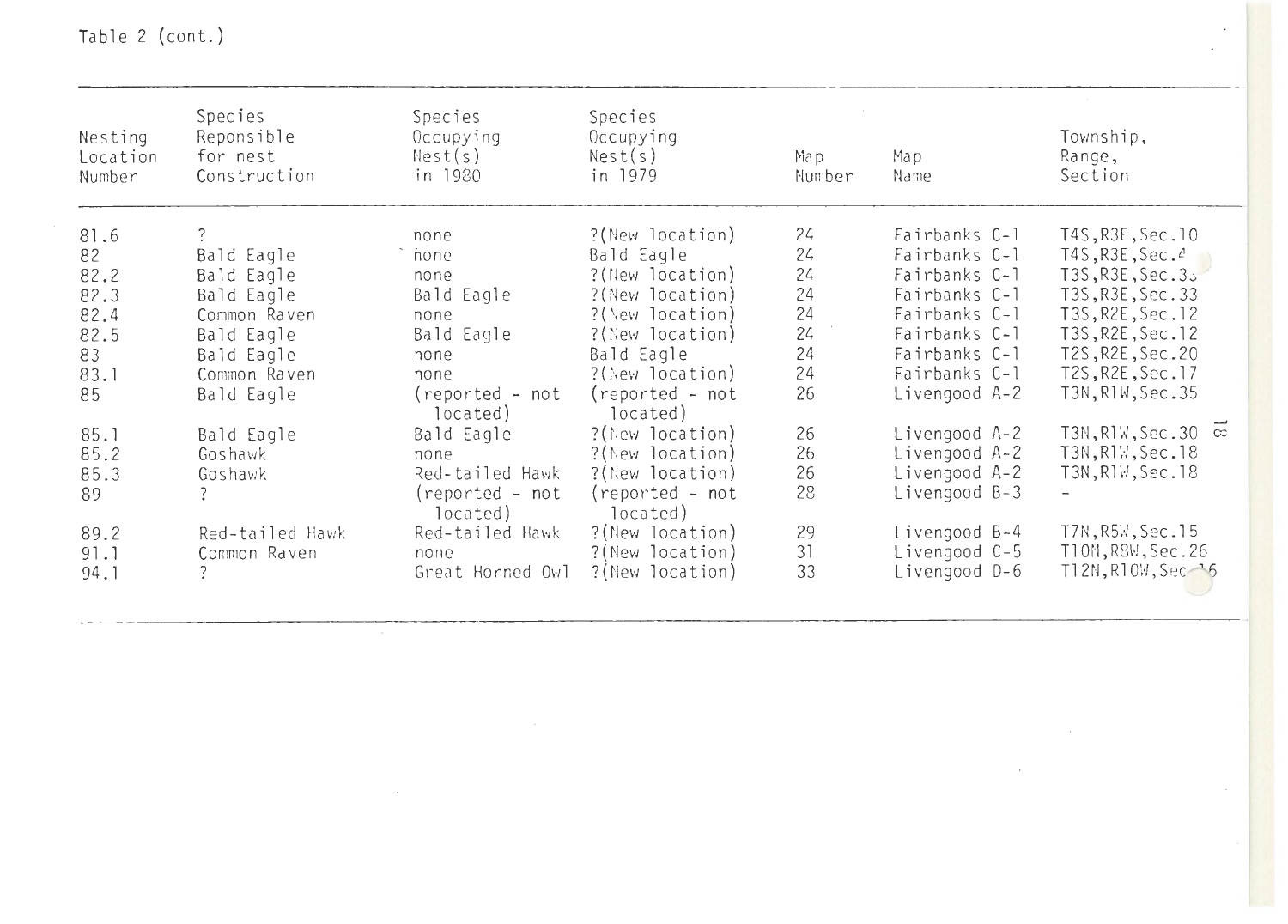Table 3. Raptor and Raven tree-nesting locatfons known to occur within 0.5 miles of the proposed NWA gas pipeline right-of-way centerline, material sites and facility sites.

 $\sim$ 

 $\sim 100$ 

| Nesting<br>Location<br>Number | <b>Species</b><br>Responsible<br>for nest<br>Construction | <b>Species</b><br>Occupying<br>Nest(s)<br>in 1980 | Species<br>Occupying<br>Nest(s)<br>in 1979 | Map<br>Number  | Map.<br>Name  | Township,<br>Range,<br>Section   |
|-------------------------------|-----------------------------------------------------------|---------------------------------------------------|--------------------------------------------|----------------|---------------|----------------------------------|
|                               | Bald Eagle                                                | Bald Eagle                                        | Bald Eagle                                 |                | Nabesna C-1   | T10N, R23E, Sec. 24              |
| 3.2                           |                                                           | none(?)                                           | Great Horned Owl                           |                | Nabesna D-1   | T12N, R21E, Sec. 3               |
| 3.5                           | Goshawk                                                   | Goshawk and<br>Great Horned Owl                   | ?(New location)                            |                | Nabesna C-1   | T11N, R22E, Sec. 12              |
| 4.4                           | Goshawk                                                   | none                                              | ?(New location)                            | 3              | Nabesna D-2   | T14N, R2OE, Sec. 28              |
| 8.5                           | Goshawk                                                   | none                                              | ?(New location)                            | $\overline{4}$ | Tanacross A-2 | T15N, R18E, Sec. 13 <sup>-</sup> |
|                               | Bald Eagle                                                | $(reported - not)$<br>located)                    | $(reported - not)$<br>located)             | 5              | Tanacross A-3 | T16N, R18E, Sec. 18              |
| 85.1                          | Bald Eagle                                                | Bald Eagle                                        | ?(New location)                            | 26             | Livengood A-2 | T3N, R1W, Sec. 30                |
| 89.2                          | Red-tailed Hawk                                           | Red-tailed Hawk                                   | ?(New location)                            | 29             | Livengood B-4 | T7N, R5W, Sec. 15                |

 $\sim 10^7$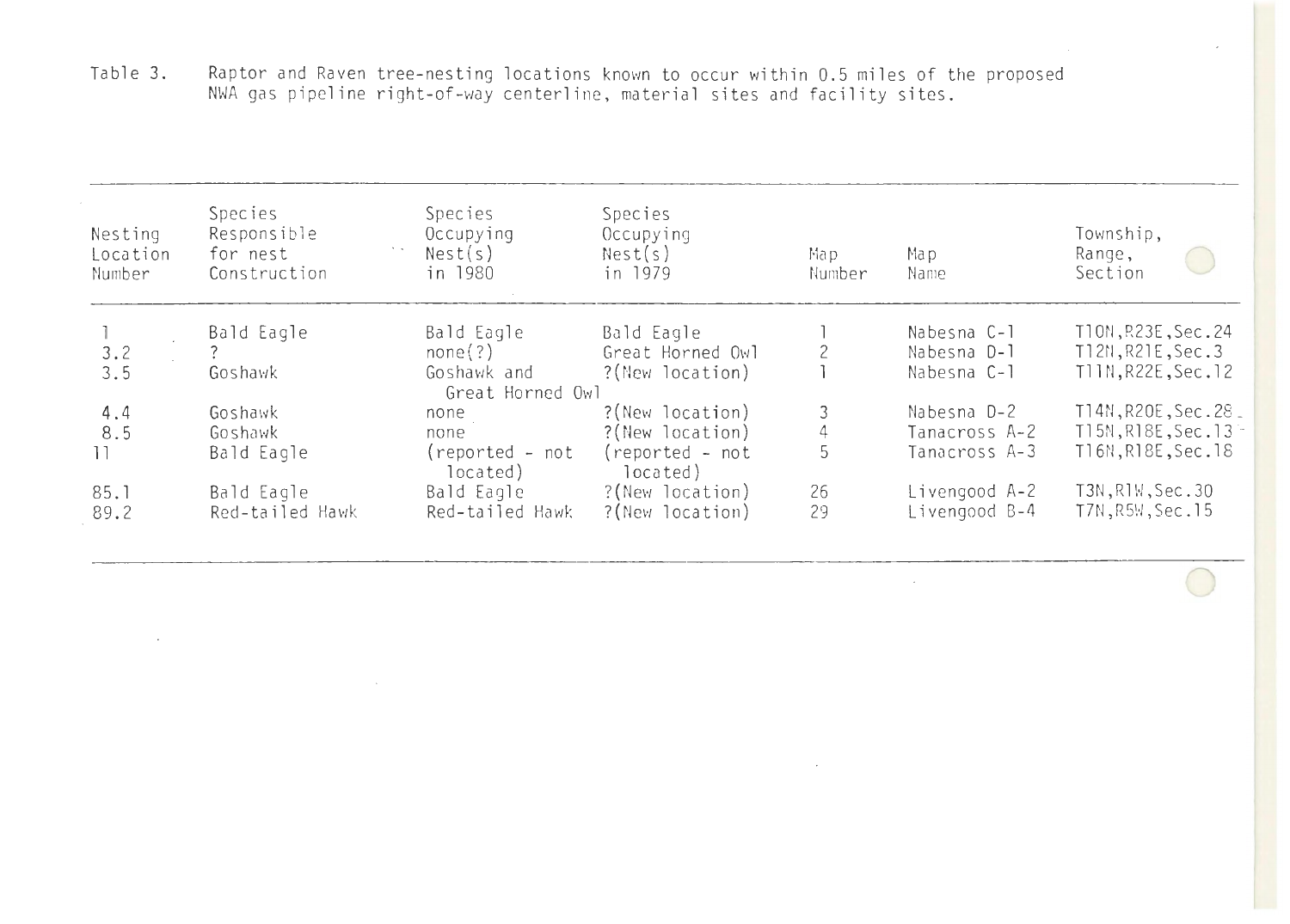where Bald Eagles reportedly nested. These 50 locations include 33 that were described by us in 1979 (Roseneau and Bente 1979). The other 17 locations were discovered during these more extensive 1980 spring surveys.

Six of the 50 locations were reported by agency personnel to contain Bald Eagle nests, but searches of these areas in both 1979 and 1980 failed to confirm the presence of either nests or eagles at these sites (Sites 7, 11, 33, 51, 56 and 85; Maps No. 3, 5, 12, 14, 18, 26). The presence of nests has been confirmed at 44 of the 50 locations in either 1979 or 1980. At one location the nest tree was leaning at an angle that was too great to allow the nest to be used in 1979. During these 1980 surveys, it was discovered that the nest tree had fallen to the ground (Site 4, Map No. 3). Two other nest locations contained single Bald Eagle nests in 1979, but those nests could not be relocated during the  $1980$  spring surveys (Sites 8 and 53, Map Nos. 3, 14).

Twenty-six of the remaining 41 locations where the presence of nests was confirmed in 1979-1980 were found occupied by pairs of Bald Eagles during the 1980 spring survey; nests at those locations contained incubating adults. One location contained an occupied Bald Eagle nest in a Balsam Poplar tree on 19 April 1980 (Site 77, Map No. 23); however, on 10 May 1980 it was discovered that the nest tree had been fallen by beavers *(Castor canadensis)*. The nest was destroyed and adult eagles were not evident in the area on that date. Unoccupied nests were recorded at the remaining 14 locations.

#### Goshawks

Nineteen of the total 105 nest locations reported in Table 2 are locations where Goshawks have constructed nests. Those 19 locations include four that were documented by us in 1979 (Roseneau and Bente 1979). The other 15 locations were discovered or reported to us during these 1980 spring surveys.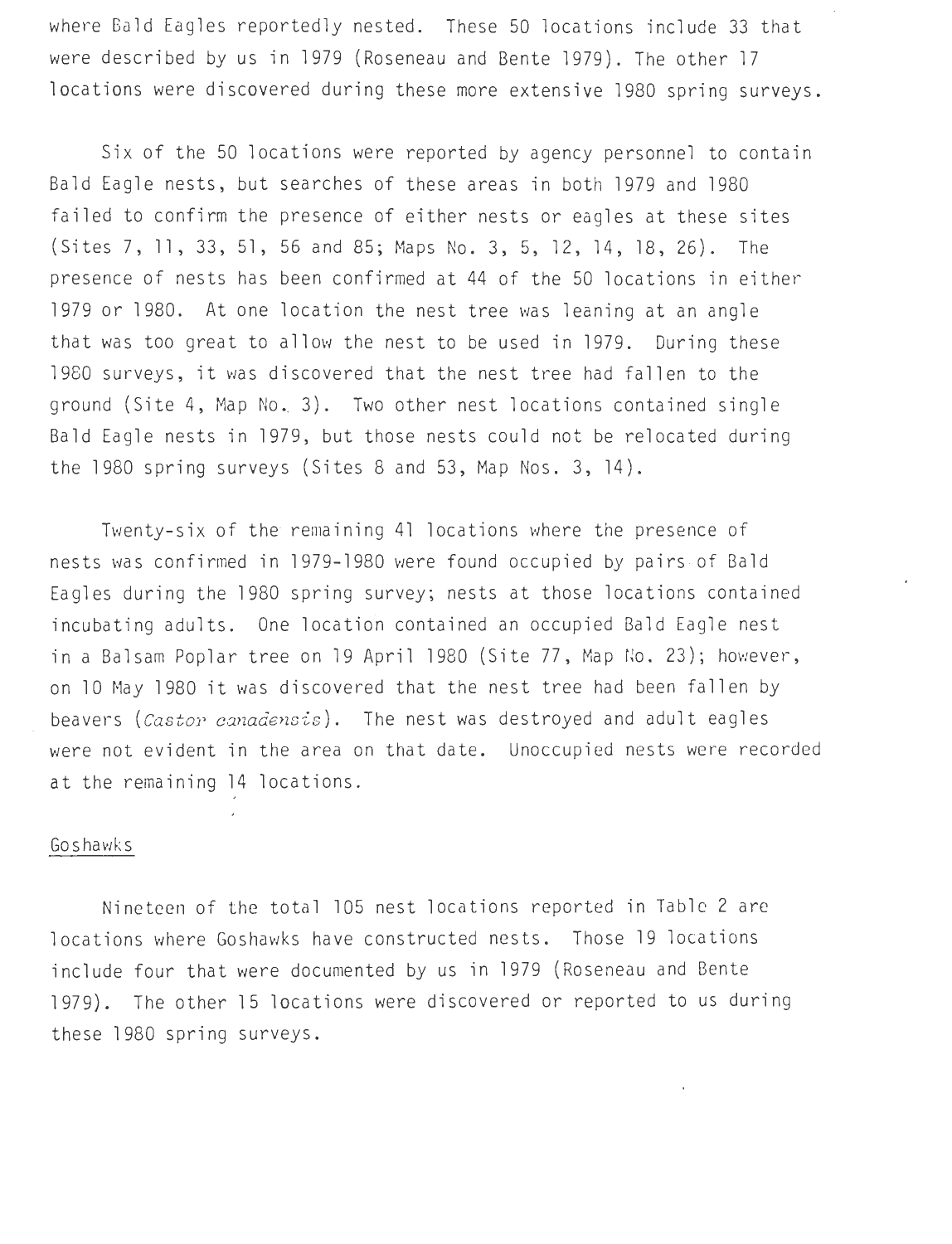Three of the 19 Goshawk nesting locations (Sites 4.5, 69.3, 77.2, Map Nos. 3, 21, 22) were found occupied by Goshawks during the 1980 spring surveys; nests at those locations contained incubating adults. A fourth location (Site 3.5, Map No. 1) was especially unusual. Of the several closely associated Goshawk nests in that nesting territory, one nest contained an incubating Goshawk, and approximately 200 feet away and in full view of the first nest, an incubating Great Horned Owl occupied a second nest. A fifth location was occupied by Red-tailed Hawks (Site 85.3, Map No. 26). Those birds were still adding fresh nesting material to the top of the old nest structure they had selected. One other Goshawk location was occupied by Great Horned Owls (Site 3.6, Map No. 2). Unoccupied and empty Goshawk nests were recorded at twelve locations, and one reported location (Site 69.2, Map No. 21) could not be located.

#### Red-tailed Hawks

Ten of the total 105 nest locations reported in Table 2 were locations where Red-tailed Hawks constructed nests. Those 10 locations include two that were documented by us in 1979 (Roseneau and Bente 1979) . The other eight locations were discovered during these 1980 spring surveys.

Four of the 10 Red-tailed Hawk nesting locations were found occupied by Red-tailed Hawks during the 1980 spring surveys and nests were being constructed at two of those locations, including one that was being constructed on top of an old Goshawk nest in habitat not usually associated with this species (Site 85.3, Map No. 26). The other two nests contained incubating adults. During surveys along the Tanana River between Fairbanks and Delta Junction, we located only one active Red-tailed Hawk nest before l May. On 10 May a new Red-tailed Hawk nest was noted in an area where we were confident none had existed in late April. That nest had been constructed during the preceding 10 days. Had surveys continued past 10 May it is certain that several new nests would have been discovered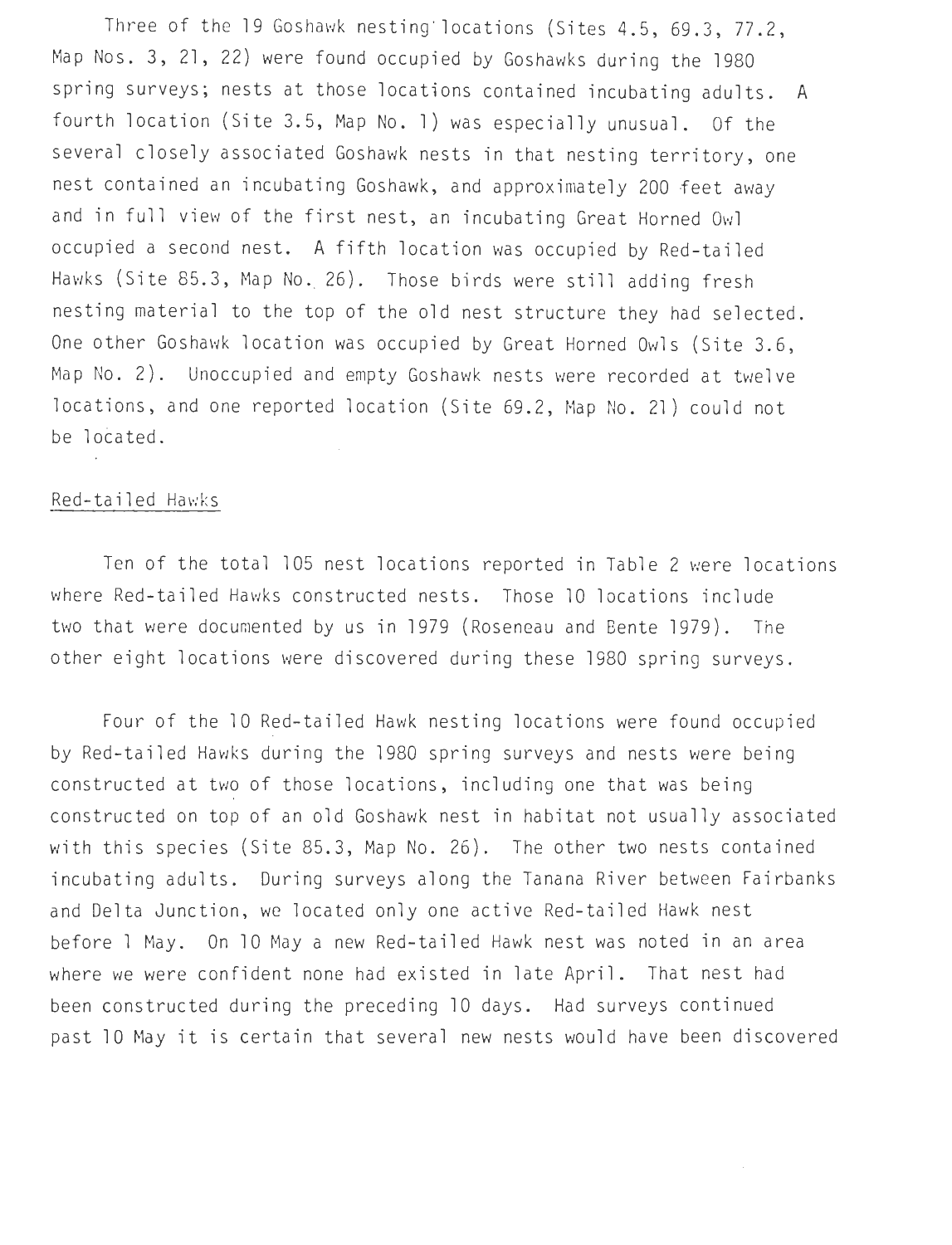in stands of poplar along rivers. It is also likely that some of the unoccupied nests discovered in April, would have been occupied by 10-15 May. Thus, 1980 occupancy data reported here for Red-tailed Hawks must be considered incomplete.

#### Great Horned Owls

Ten of the total 105 nest locations reported in Table 2 are locations where Great Horned Owls have nested in trees. Those 10 locations include three that were documented by us in 1979 (Roseneau and Bente 1979). Five of the other locations were discovered during these 1980 spring surveys . The other two locations reported on in 1980 represent additional new information (Sites 75.1, 75.3; Map No. 22). Those locations had breeding Great Horned Owls at them in 1979 (W. Tilton pers. comm. 1980). Active nests with incubating or brooding adults were found at all five of the new Great Horned Owl nest locations that were discovered during the 1980 spring aerial surveys (Sites 3.5, 3.6, 56.2, 57.1, 94.1; Map Nos. l, 2, 18, 33). All five of those active nests originally had been constructed by Goshawks. One of the five active nests (Site 3.5, Map No. 1), mentioned previously in the section on Goshawks, was very unusual because of its close proximity to an active Goshawk nest at that same location.

None of the five remaining locations appeared to be occupied by Great Horned Owls in 1980. At one of the five locations (Site 37, Map No. 12) Great Horned Owls had used an old Osprey nest in 1979 (Roseneau and Bente 1979); that nest was empty. During 1979, evidence obtained at two other locations (Sites 3.2, 40. 1; Map Nos. 1, 13) indicated Great Horned Owls had nested at or near them, however, the nest structures and nest types could not be determined (Roseneau and Bente 1979). Great Horned Owls did not appear to be present at those two locations in 1980 , however habitat available at them suggests that old Goshawk nests may have been present nearby. The two remaining locations were recently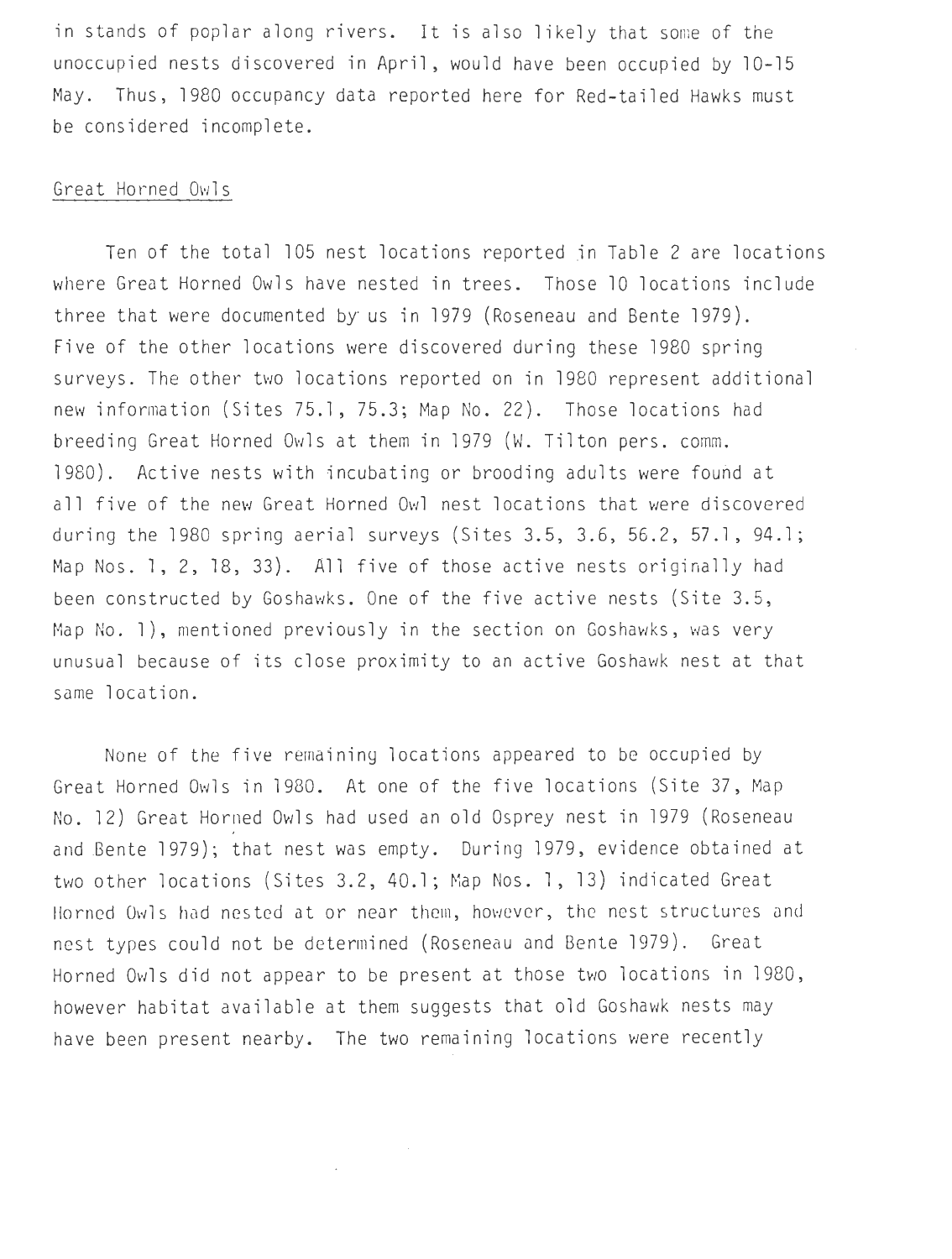in stands of poplar along rivers. It is also likely that some of the unoccupied nests discovered in April, would have been occupied by 10-15 May. Thus, 1980 occupancy data reported here for Red-tailed Hawks must be considered incomplete.

#### Great Horned Owls

Ten of the total 105 nest locations reported in Table 2 are locations where Great Horned Owls have nested in trees. Those 10 locations include three that were documented by us in 1979 (Roseneau and Bente 1979). Five of the other locations were discovered during these 1980 spring surveys. The other two locations reported on in 1980 represent additional new information (Sites 75.1, 75.3; Map No. 22). Those locations had breeding Great Horned Owls at them in 1979 (W. Tilton pers. comm. 1980). Active nests with incubating or brooding adults were found at all five of the new Great Horned Owl nest locations that were discovered during the 1980 spring aerial surveys (Sites 3.5, 3.6, 56.2, 57.1, 94.1; Map Nos. l, 2, 18, 33). All five of those active nests originally had been constructed by Goshawks. One of the five active nests (Site 3.5, Map No. 1), mentioned previously in the section on Goshawks, was very unusual because of its close proximity to an active Goshawk nest at that same location.

None of the five remaining locations appeared to be occupied by Great Horned Owls in 1980. At one of the five locations (Site 37, Map No. 12 ) Great Horned Owls had used an old Osprey nest in 1979 (Roseneau and Bente 1979); that nest was empty. During 1979, evidence obtained at two other locations (Sites 3.2, 40.1; Map Nos. 1, 13) indicated Great Horned Owls had nested at or near them, however, the nest structures and nest types could not be determined (Roseneau and Bente 1979). Great Horned Owls did not appear to be present at those two locations in 1980, however habitat available at them suggests that old Goshawk nests may have been present nearby. The two remaining locations were recently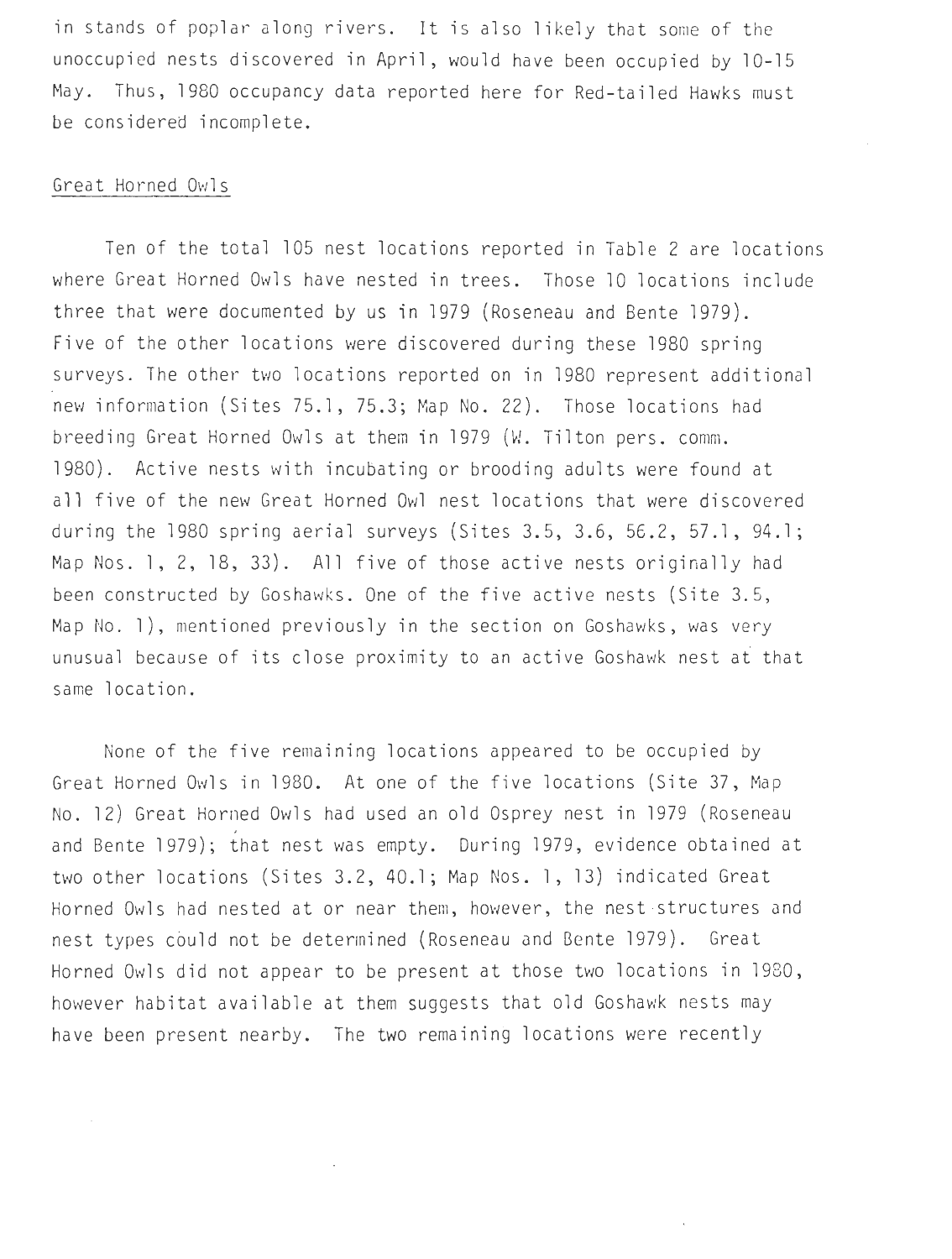reported to us (Sites 75.1, 75.3; Map No. 22). They had been found occupied by Great Horned in 1979, unoccupied by any species in 1980, and may have originally been constructed by either Goshawks or Common Ravens  $(W.$  Tilton pers. comm.  $1980)$ .

We found three other locations in 1979 where Great Horned Owls nested. All of those locations were cliff rather than tree nests, and have not been included in Table 3. One of those locations (Site 98, Map No. 35) was occupied by Great Horned Owls again during the 1980 spring surveys. One other location (Site 67, Map No. 21) was also checked and was unoccupied by any species this year. The last of those three locations (Site 141a, Map No. 46) was not checked in 1980.

#### Ospreys

Four of the total 105 nest locations reported in Table 2 are locations where Ospreys have constructed single nests in trees. The Osprey nest at one of those locations has also been used by Great Horned Owls and is mentioned in that section (Site 37, Map No. 12). All four Osprey nest locations were documented by us in 1979 (Roseneau and Bente 1979). No new Osprey nests were discovered during the 1980 spring survey.

Two of the four known Osprey nests no longer exist. At one location the spruce tree that supported the nest had been topped approximately two-thirds of the way above its base (Site 12, Map No. 5). At the other location, the entire spruce tree that had contained the nest during spring 1979 had fallen into the Tanana River as a result of the natural erosion of the river bank (Site 39, Map No. 12).

One of the two remaining locations where Osprey nests continue to exist was found unoccupied by any species (Site 37, Map No. 12). The other of those locations was occupied by a pair of Ospreys (Site 43, Map No. 14). When observed on 8 May 1980, that pair was re-lining the old nest .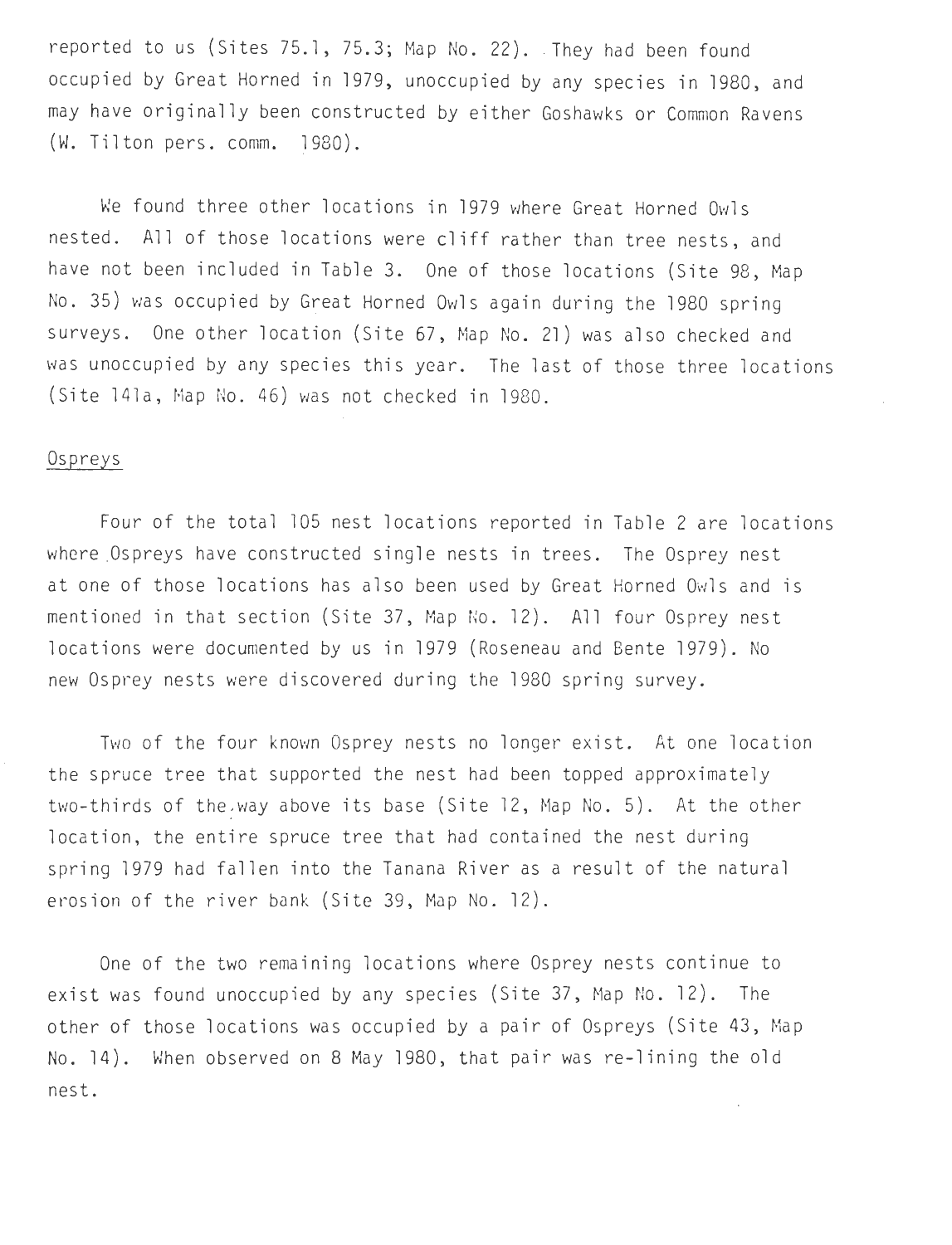#### Sharp-shinned Hawks

One of the total 105 nesting locations reported in Table 2 contained a Sharp-shinned Hawk nesting territory where that species has constructed several nests during the past several years (Site 69.1, Map No. 21). That location was reported by us in 1979 (Roseneau and Bente 1979). A pair of Sharp-shinned Hawks was present at one of those nests again in June 1980 (R. Clarke pers. comm. 1980).

 $\mathbf{r}$ 

#### Common Ravens

Fourteen of the total 105 nest locations reported in Table 2 are locations where Common Ravens have constructed nests in trees. None of those tree -nests were known or reported by us in 1979 (Roseneau and Bente 1979). Five of those 14 nest locations contained active Raven nests in 1980. Two of the other raven nest locations were being used by Great Horned Owls in 1980 (Sites  $56.2$ ,  $57.1$ ; Map No. 18). The remaining seven locations contained Raven nests that were unoccupied by any species in 1980 .

Three of the total 105 nest loctions reported in Table 2 contained empty, unoccupied stick nests in trees (Sites 74.1, 74.2, 81.6; Map Nos. 22, 24). We were unable to determine if Common Ravens, Goshawks or Redtailed Hawks had constructed them. One other location represents a reported, unassigned stick nest that could not be located either in 1979 or 1980 (Site 70.1, Map No. 22).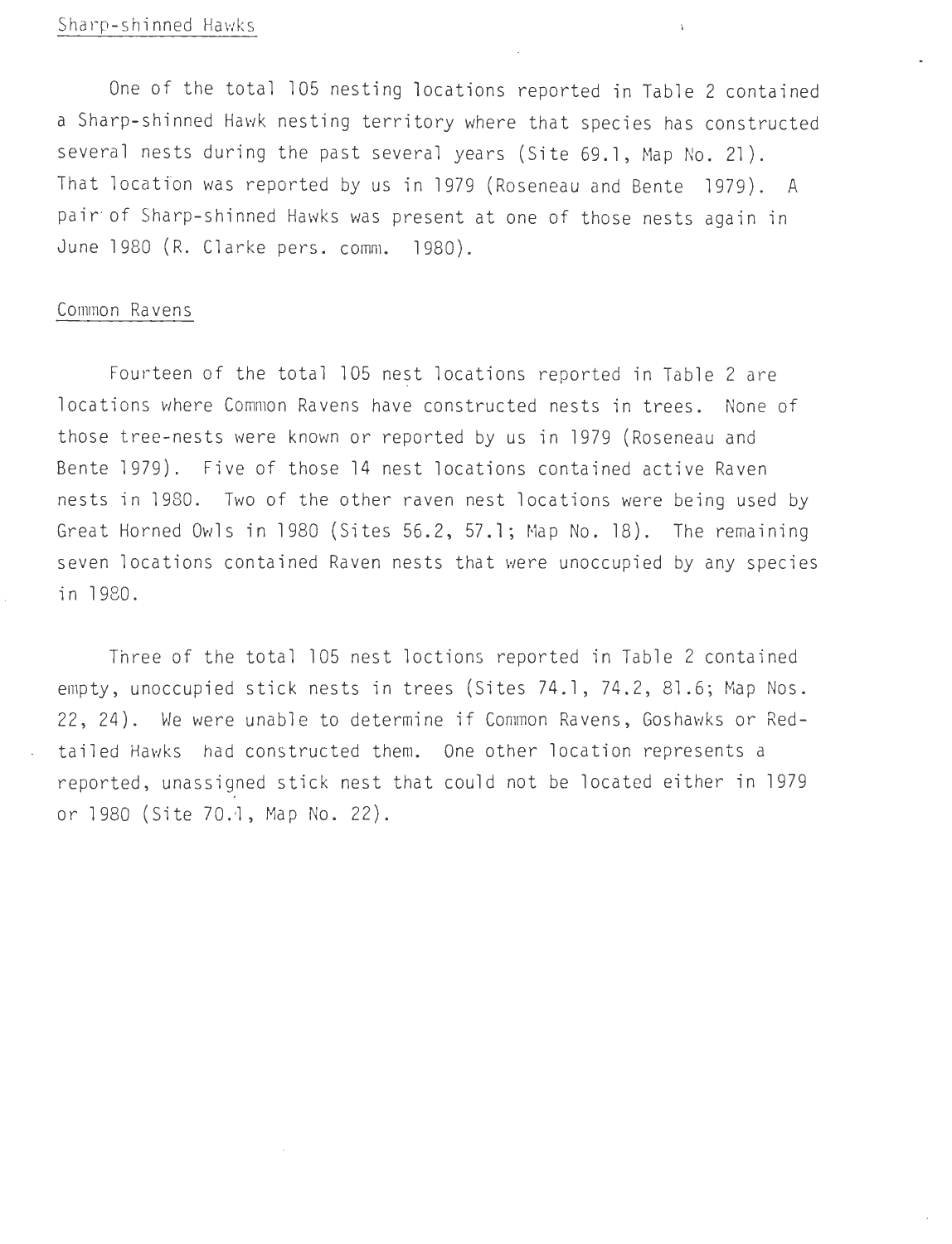- McGowan, Jerry D. 1975. Distribution, density and productivity of<br>Goshawks in interior Alaska. Federal Aid Wildlife Restoration. Final Rep. W-17-3, W-17-4, W-17-5 and W-17-6. Job No. 10.6R.
- Roseneau, D.G. and P.J. Bente. 1979. A raptor survey of the proposed<br>Northwest Alaskan Pipeline Company gas pipeline route: The U.S. -Northwest Alaskan Pipeline Company gas pipeline route: U.S. Canada border to Prudhoe Bay, Alaska, 31 May to 7 June and 7 July 1979. Report prepared for Northwest Alaskan Pipeline Company, Salt Lake City, Utah (administered by Fluor Northwest, Inc., Contract No. 468075-9-KOlO, WO No. 2).

 $\mathcal{L}^{\mathcal{L}}$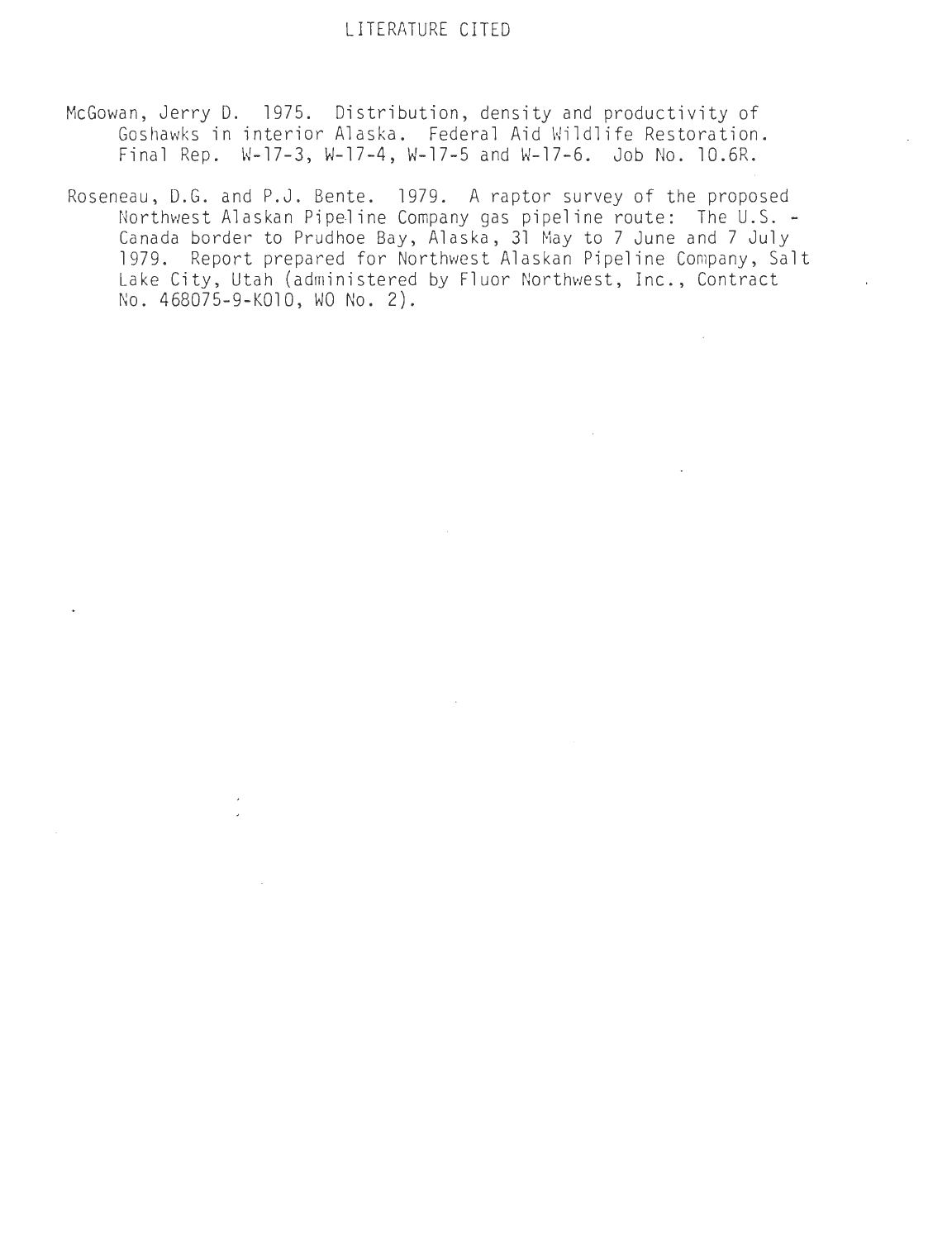Evaluations of proposed NWA gas pipeline materials sites, facility sites and access roads between the U.S. - Canada border and the Chandalar Shelf, Alaska, for tree-nesting raptors and potential nesting habitat.

> $\epsilon$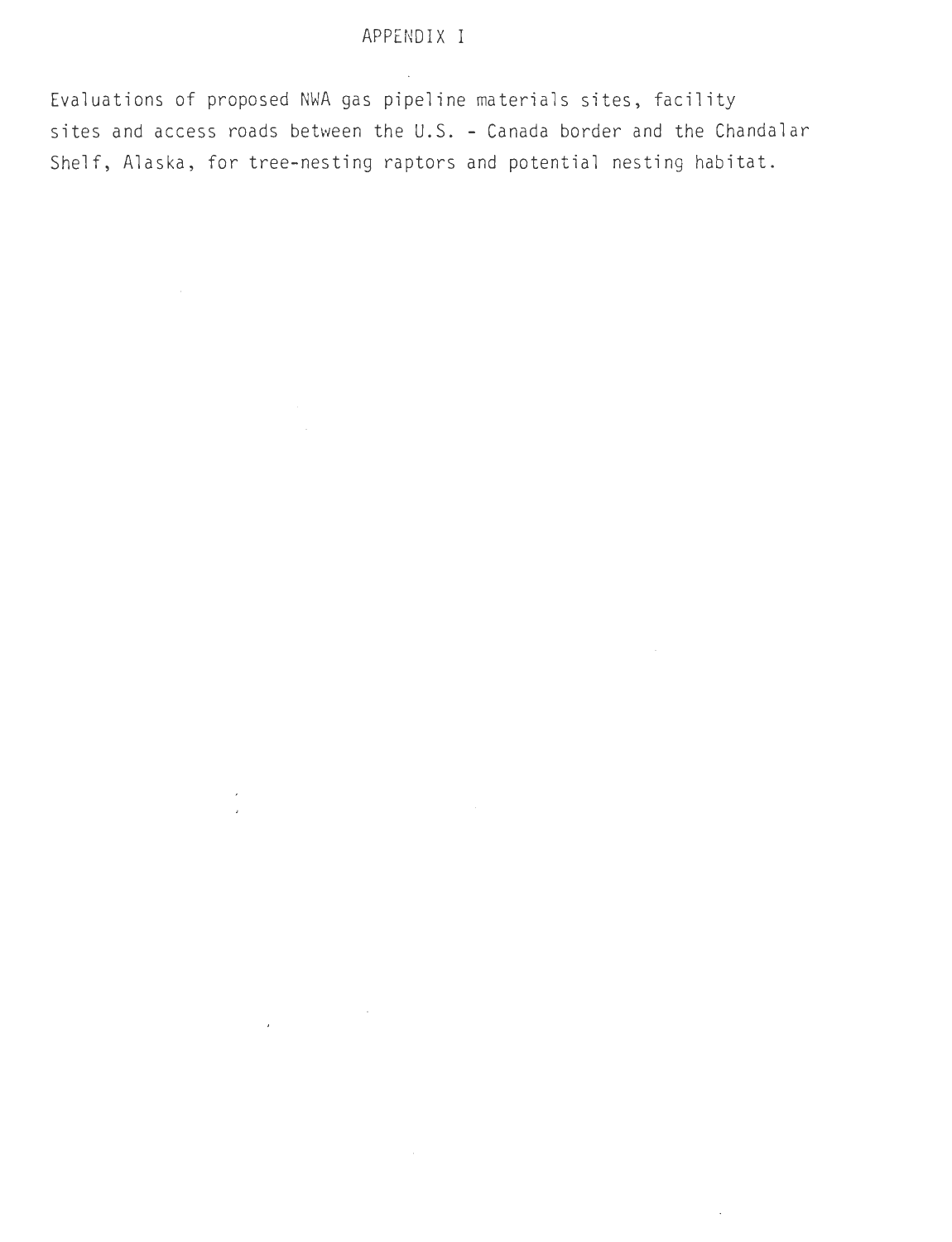Northwest Alaskan Pipeline Company Material Site Exploration Program Site No. Facility Site No. Compressor Station 16 USGS 1 :63,360 EMS-32 P-1 Map Name: Nabesna C-1 TIIN, R23E, Sections 18,19 Survey Method: Fixed-wing aerial Aircraft Type: PA-18 Super Cub Survey Date(s): 19 & 23 April 1980 Observer: O.G. Roseneau

General Vegetative Type(s): medium dense to dense spruce with some aspen. Survey Results:

No nests of tree-nesting raptors were observed within the boundaries of this material site, nor along the proposed access route to it. Nests were also not observed in the immediate surrounding area.

This location is vegetated primarily by small spruce. The location itself does not appear to contain any potential nesting habitat for raptors and the potential for conflicts between nesting raptors and proposed activities appears minimal . However, it should be noted that vegetative cover transitions to small birch and spruce along the location's northeastern edge. That tree-cover may offer some poor potential nesting habitat occassionally interspersed by limited areas of fair and good potential nesting habitat for Sharp-shinned Hawks. The best potential raptor nesting habitat is found up-slope of the location in the various small side drainages and on the upper shoulders of hills 2734 and 2906 to the northeast. Some of those areas offer good potential Goshawk nesting habitat and good to fair Sharp-shinned Hawk nesting habitat.

Recomme ndations:

Proceed with use, however attempt to limit activities to designated a rea .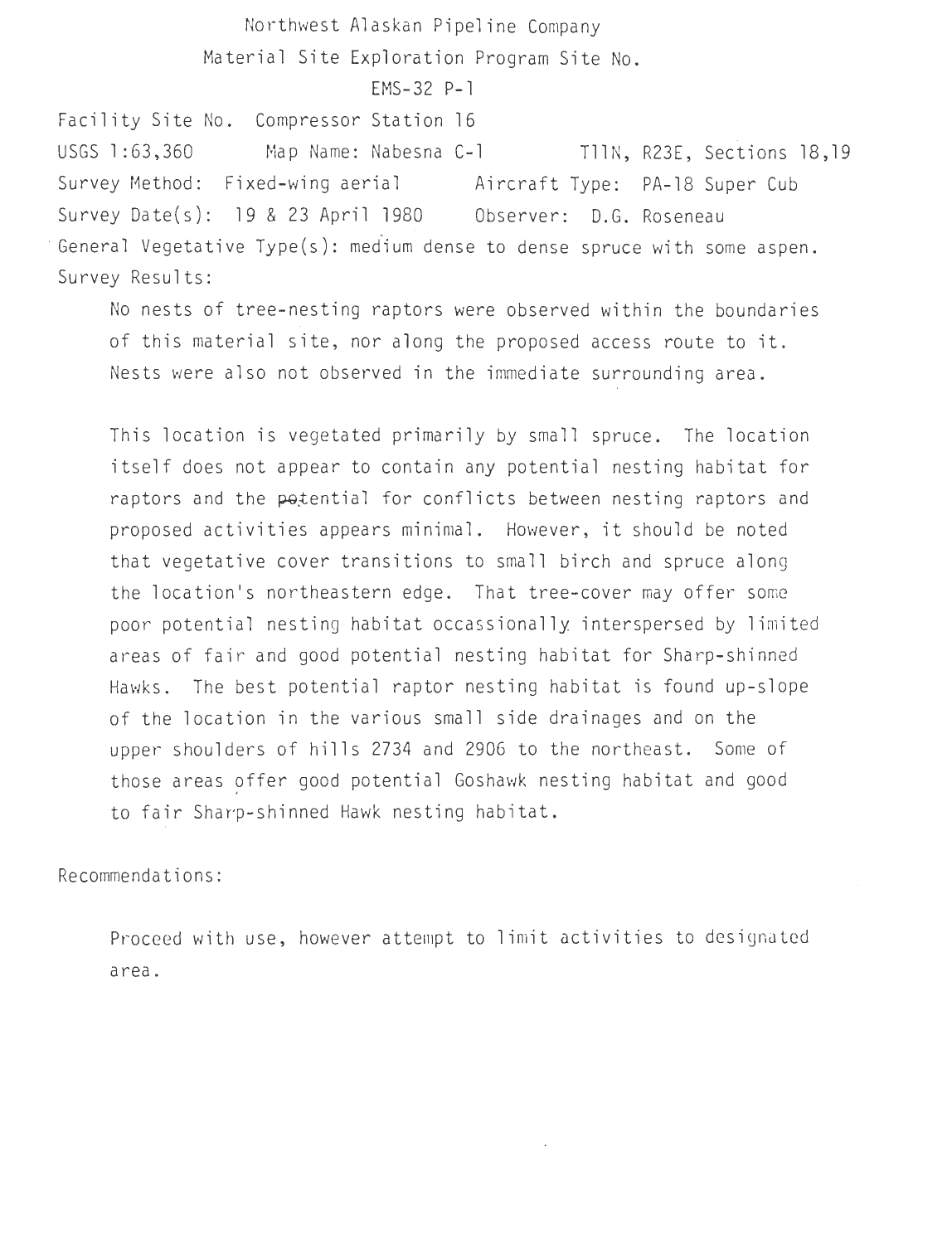$FMS = 32 P - 2$ 

USGS l :63,360 Map Name: Nabesna C-1 TlON, R23E, Section 3 Survey Method: Fixed-wing aerial Aircraft Type: PA-18 Super Cub Survey Date(s): 19 & 23 April 1980 Obs erver : D.G. Roseneau General Vegetative Type $(s)$ : dense spruce and alder. Survey Results:

No nests of tree-nesting raptors were observed within the boundaries of this material site, nor along the proposed access route to it. Nests were also not observed in the immediate surrounding area.

A pre-existing materials site surrounded by dense spruce and alder occurs at this location. The location itself does not appear to contain any potential nesting habitat for raptors. Some habitat (mixed birch-spruce) with marginal potential for Goshawks and Sharpshinned Hawks does occassionally occur along the south slopes of Hill 2584, primarily just up-slope of BM 2157 on the Alaska Highway. Some habitat (mixed birch-spruce) with fair potential for Sharp-shinned Hawks occurs along the northeast side of the ridge that leads southeast to the proposed material site. The potential for conflicts to occur between nesting raptors and proposed activities within the immediate vicinity of EMS-32 P-2 is considered to be low.

Recommendations:

Proceed with use.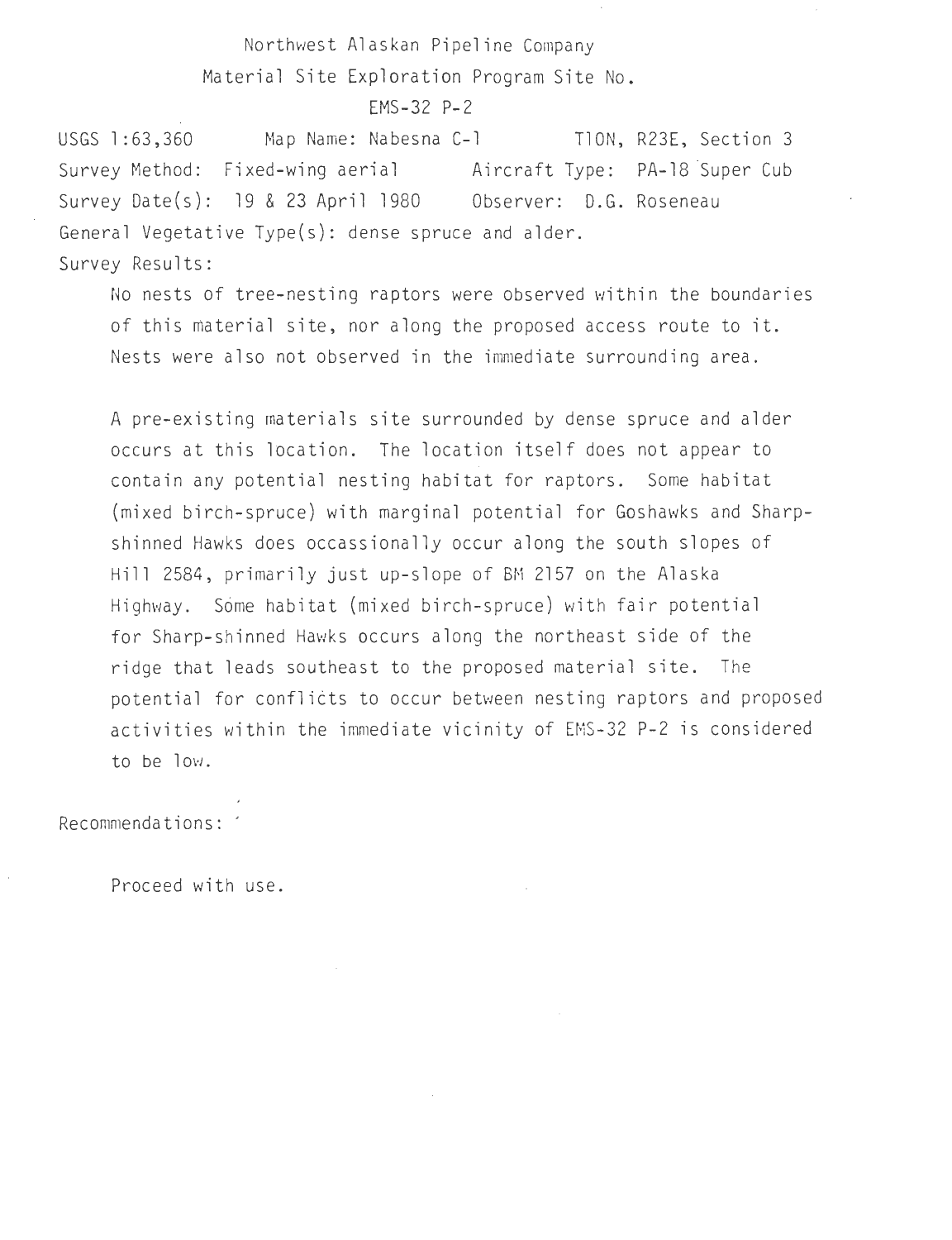EMS-33 P-lA

USGS 1:63,360 Survey t~ethod: Fi xed-wing aerial Aircraft Type: PA-18 Super Cub Map Name: Nabesna C-1 Survey Oate(s): 19 & 23 April 1980 Observer: O.G. Roseneau General Vegetative Type(s): scattered spruce and willow. Survey Results: TION, R23E, Section 3

No nests of tree-nesting raptors were observed within the boundaries of this material site, nor along the proposed access route to it. Nests were also not observed in the immediate surrounding area.

Much of this area consists of an old pre-existing materials site and dump surrounded by small scattered spruce and willow trees. It does not appear to contain any potential nesting habitat for raptors and conflicts between nesting raptors and proposed activities are unlikely to occur.

Recommendations:

Proc eed with use.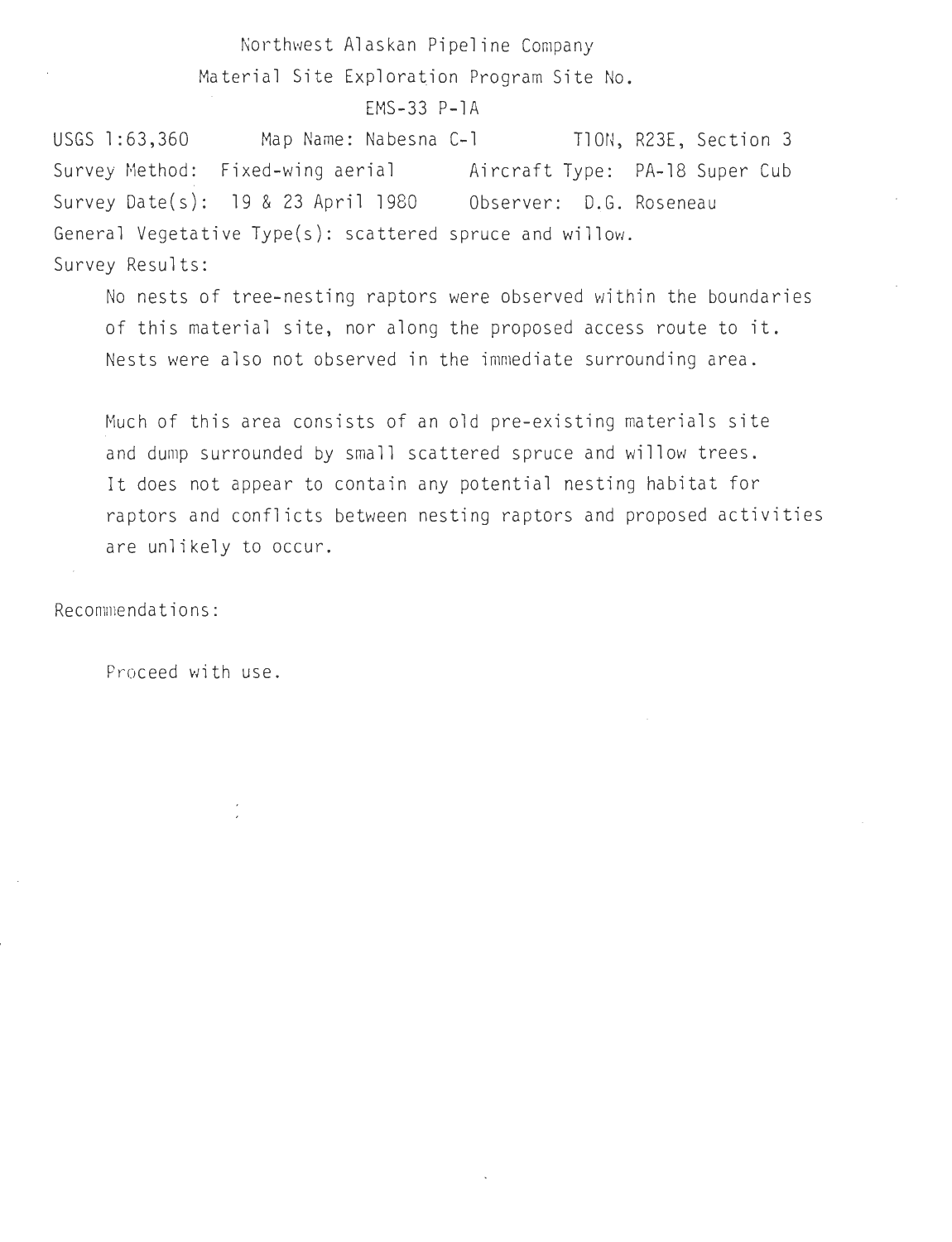EMS-33 P-lB

USGS 1:63,360 Map Name: Nabesna C-1 TION, R23E, Section 36 Survey Method: Fixed-wing aerial Aircraft Type: PA-18 Super Cub Survey Date(s): 19 & 23 April 1980 Observer: D.G. Roseneau General Vegetative Type(s): scattered spruce with medium sized birch trees. Survey Results:

No nests of tree-nesting raptors were observed within the boundaries of this material site, nor along the proposed access route to it. Nests were also not observed in the immediate surrounding area.

The hillside in the immediate vicinity of this material site is vegetated with mixed medium-sized .spruce and birch trees that are judged to offer fair to good potential nesting habitat for both Goshawks and Sharp-shinned Hawks.

Recommendations:

Proceed with use, however, it is recommended that activities occur primarily in the lower portions of the hillside within this area since the best potential nesting habitat appears up-slope.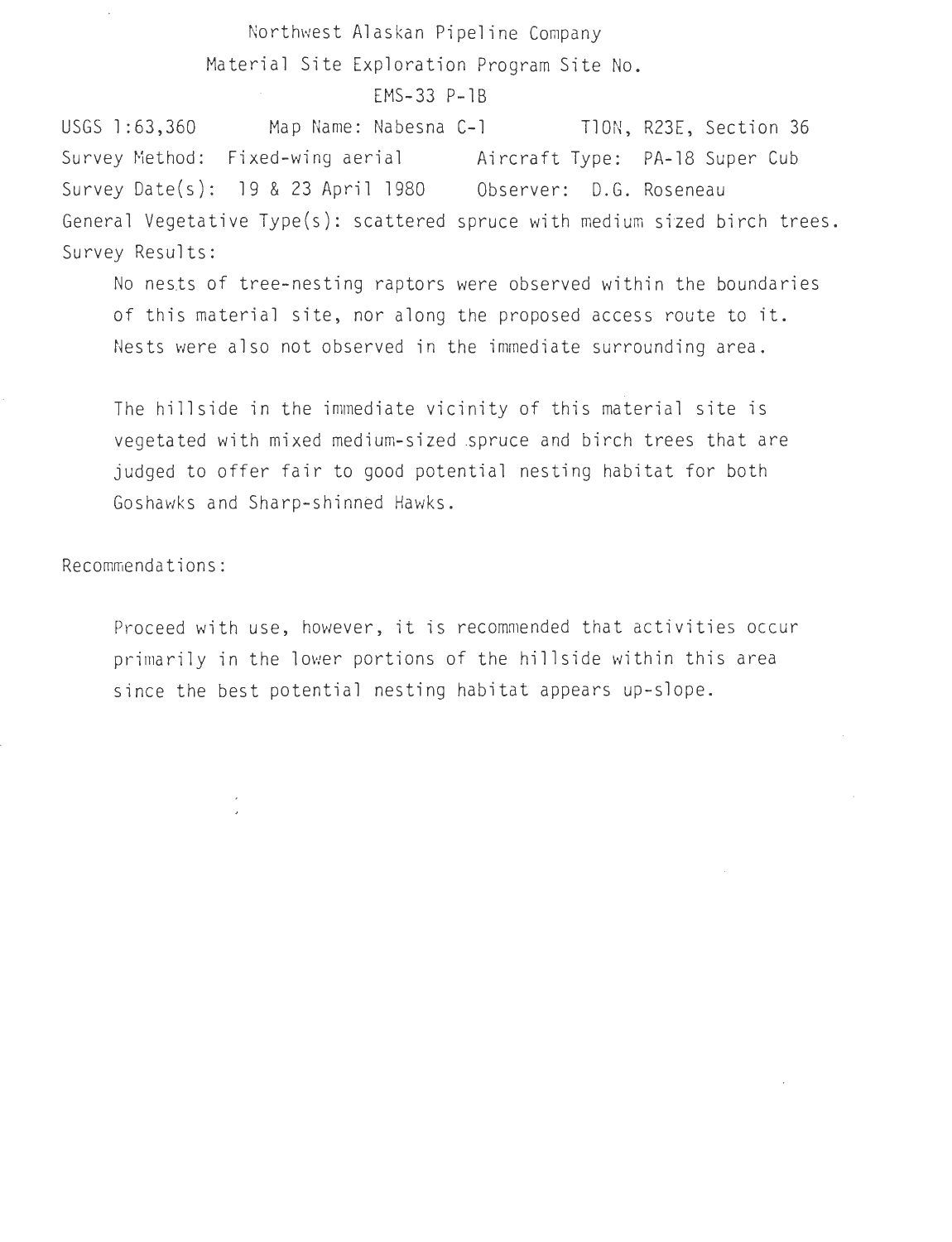#### EMS-33 P-2

USGS l :63~360 Survey Method: Fixed-wing aerial Aircraft Type : PA-18 Super Cub Map Name: Nabesna C-1 Survey Date(s): 19, 23 & 28 April 1980 Observer: D.G. Roseneau TIIN, R22E, Section 12 General Vegetative Type(s): medium dense spruce with aspen . Survey Results:

No nests of tree-nesting raptors were found within the boundaries of this materials site, nor along the access route to it, however important habitat and nests occur nearby.

Part of this location contains a pre-existing materials site area . The proposed material site a portion of the excellent Goshawk and Sharp-shinned Hawk nesting habitat (mixed large birch and spruce) that lies immediately to the east on the small hill above the preexisting materials site. That potential habitat was surveyed and three goshawk nests were found several hundred yards to the east of the proposed area. One nest was confirmed empty, one contained an incubating Goshawk and one contained an incubating or brooding Great Horned Owl (see Site 3.5, Map No. 1). Several other older and empty nests also were found in the immediate vicinity. The area shows long term use by Goshawks. The area could also provide nesting sites for Great Grey Owls in addition to Great Horned Owls in some years.

#### Recommendation:

It is recommended that any materials extraction activities, if they occur, be contained to areas along the base of the hill facing the Alaska Highway to avoid removal of the larger birch trees where raptor nests occur. Use of alternative materials sites should be investigated in this area .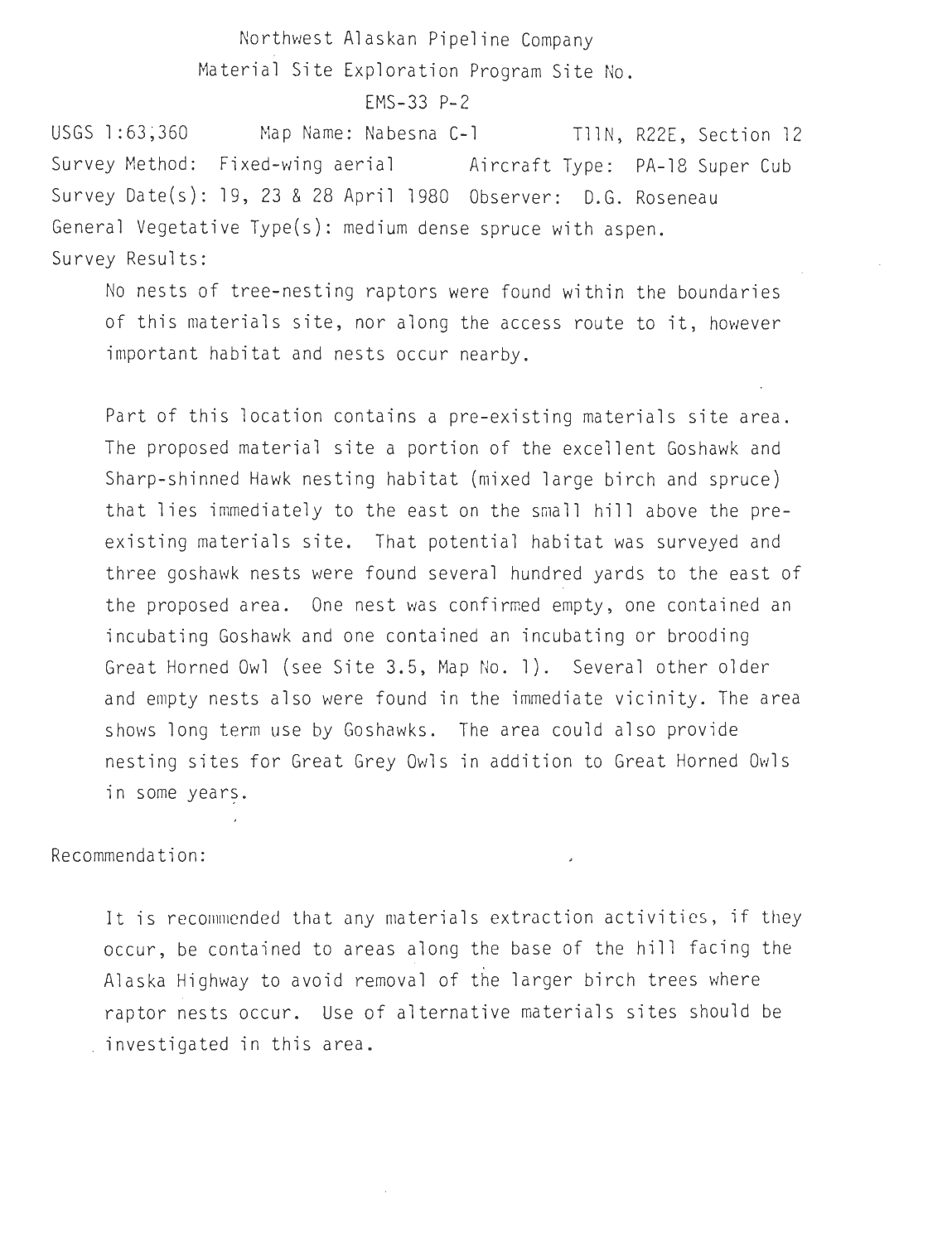$EMS-5$   $P-1$ 

USGS 1:63,360 Map Name: Mt. Hayes D-3 T12S, R14E, Section 28 Survey Method: Fixed-wing aerial Aircraft Type: PA-18 Super Cub Survey Date(s): 24 April, 8 May 1980 Observer: D.G. Roseneau General Vegetative Type(s): old burn area with dense willow and aspen stand. Survey Results:

An active Goshawk nest was discovered in this proposed materials site. The nest, constructed in an aspen tree near the center of the aspen stand, contained an incubating adult. The nest was located only about 50 feet southeast of a test drill-hole location (drilled 5 March 1980, R. Post pers. comm. 1980).

Potential nesting habitat for tree-nesting raptors in this general region (i.e. Delta Junction to Tetlin Junction) long the proposed pipeline corridor consists primarily of aspen stands. Those stands of trees provide fair to good nesting habitat for Goshawks. The Goshawk nests, in turn, may also provide nest sites for Great Horned Owls and Great Grey Owls in some years. The aspen stands that have been left as a buffer strip between the State of Alaska Delta Barley Project and the Alaska Highway seem particularly important because of the edge effect that has been created.

Recommendations:

It is recommended that, if materials extraction proceeds at this location, those activities should be limited to that area northwest of the aspen stand to avoid removing them. Use of alternate materials sites should be investigated in this area, particularly southwest of the Alaska Highway.